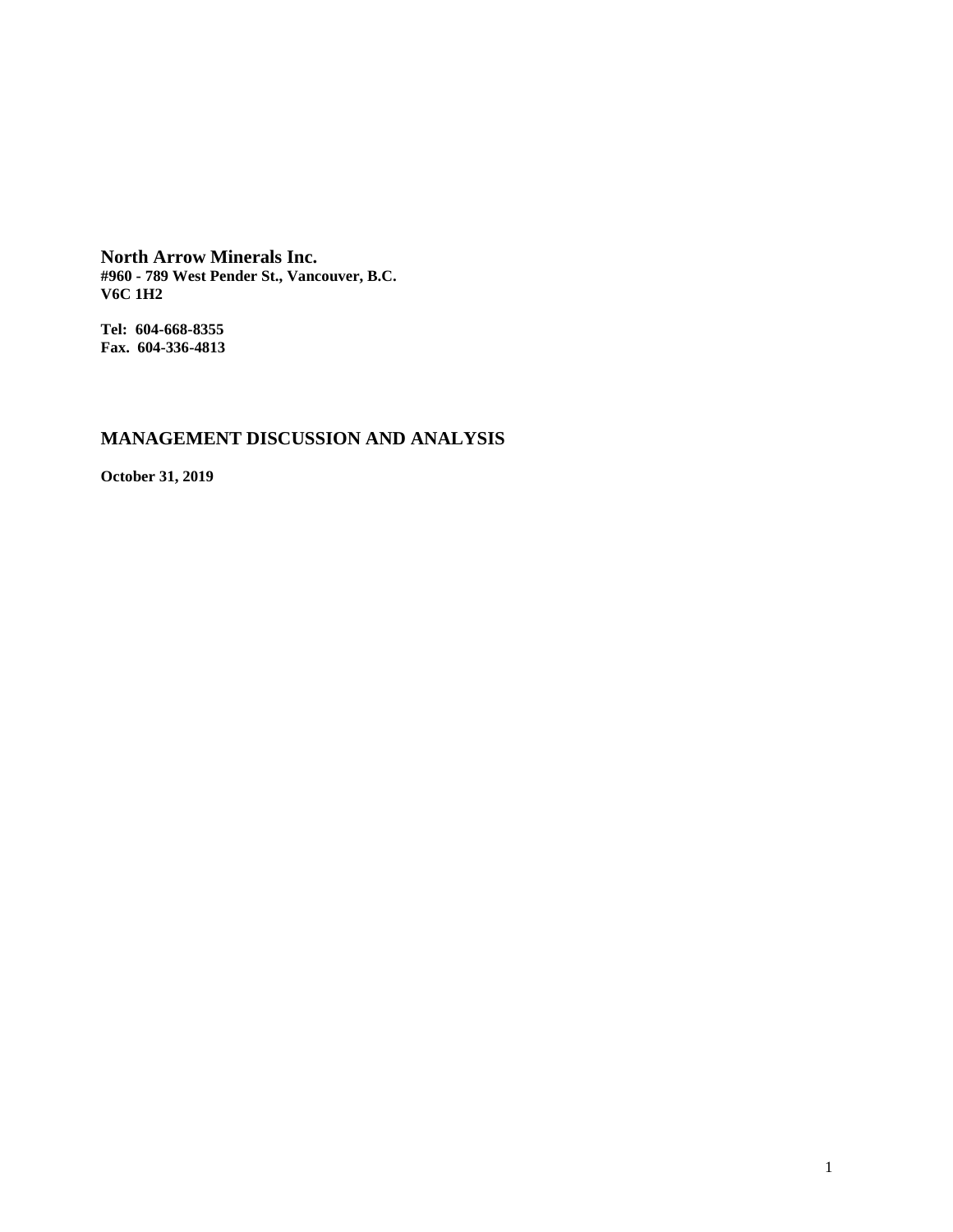# **Form 51-102 F1 Management Discussion and Analysis ("MD&A") North Arrow Minerals Inc. Containing Information up to and including December 19, 2019**

# **Description of Business**

North Arrow Minerals Inc. ("North Arrow", "NAR" or the "Company") is a Canadian mineral exploration company focused on evaluating prospective diamond exploration properties in Canada. The Company's key diamond properties include the Naujaat (Nunavut), Mel (Nunavut), Pikoo (Saskatchewan), Lac de Gras (Northwest Territories), and Loki (Northwest Territories) projects. Shares of the Company trade on the TSX Venture Exchange ("TSXV") under the symbol NAR.

The following discussion and analysis of the Company's financial condition and results of operations for the three and six months ended October 31, 2019 should be read in conjunction with the financial statements of the Company for the periods ended October 31, 2019 and April 30, 2019, together with the notes thereto. This MD&A supplements, but does not form part of, the unaudited financial statements of the Company. The Company's financial statements have been prepared in accordance with International Financial Reporting Standards ("IFRS").

Unless otherwise noted, all currency amounts are stated in Canadian dollars.

### **Forward Looking Statements**

This document may contain "forward-looking statements" within the meaning of Canadian securities legislation and the United States Private Securities Litigation Reform Act of 1995. These forward-looking statements are made as of the date of this document and the Company does not intend, and does not assume any obligation, to update these forwardlooking statements, except as required by law.

Forward-looking statements relate to future events or future performance and reflect management's expectations or beliefs regarding future events and include, but are not limited to, statements with respect to sources of and anticipated financing requirements, the estimation of mineral reserves and resources, the realization of mineral reserve estimates, the timing and amount of estimated future production, costs of production, capital expenditures, success of mining operations, environmental risks, unanticipated reclamation expenses, title disputes or claims and limitations on insurance coverage.

These forward-looking statements include, among others, statements with respect to the Company's objectives for the ensuing year, our medium and long-term goals, and strategies to achieve those objectives and goals, as well as statements with respect to our beliefs, plans, objectives, expectations, anticipations, estimates and intentions. The words "may," "could," "should," "would," "suspect," "outlook," "believe," "plan," "anticipate," "estimate," "expect," "intend," and words and expressions of similar import are intended to identify forward-looking statements. In particular, statements regarding the Company's future operations, future exploration and development activities or other development plans and estimated future financing requirements contain forward-looking statements.

All forward-looking statements and information are based on the Company's current beliefs as well as assumptions made by and information currently available to the Company concerning anticipated financial performance, business prospects, strategies, regulatory developments, development plans, exploration, development and mining activities and commitments. Although management considers these assumptions to be reasonable based on information currently available to it, they may prove to be incorrect.

By their very nature, forward-looking statements involve inherent risks and uncertainties, both general and specific, and risks exist that predictions, forecasts, projections and other forward-looking statements will not be achieved. We caution readers not to place undue reliance on these statements as a number of important factors could cause the actual results to differ materially from the beliefs, plans, objectives, expectations, anticipations, estimates and intentions expressed in such forward-looking statements.

2 competition in the markets in which the Company operates, the impact of changes in the laws and regulations regulatingThese factors include, but are not limited to, developments in world financial and commodity markets, risks relating to fluctuations in the Canadian dollar and other currencies relative to the US dollar, changes in exploration plans due to exploration results and changing budget priorities of the Company or its joint venture partners, changes in project parameters as plans continue to be refined; possible variations in ore reserves, grade or recovery rates; accidents, labour disputes and other risks of the mining industry; delays in obtaining governmental approvals or financing, the effects of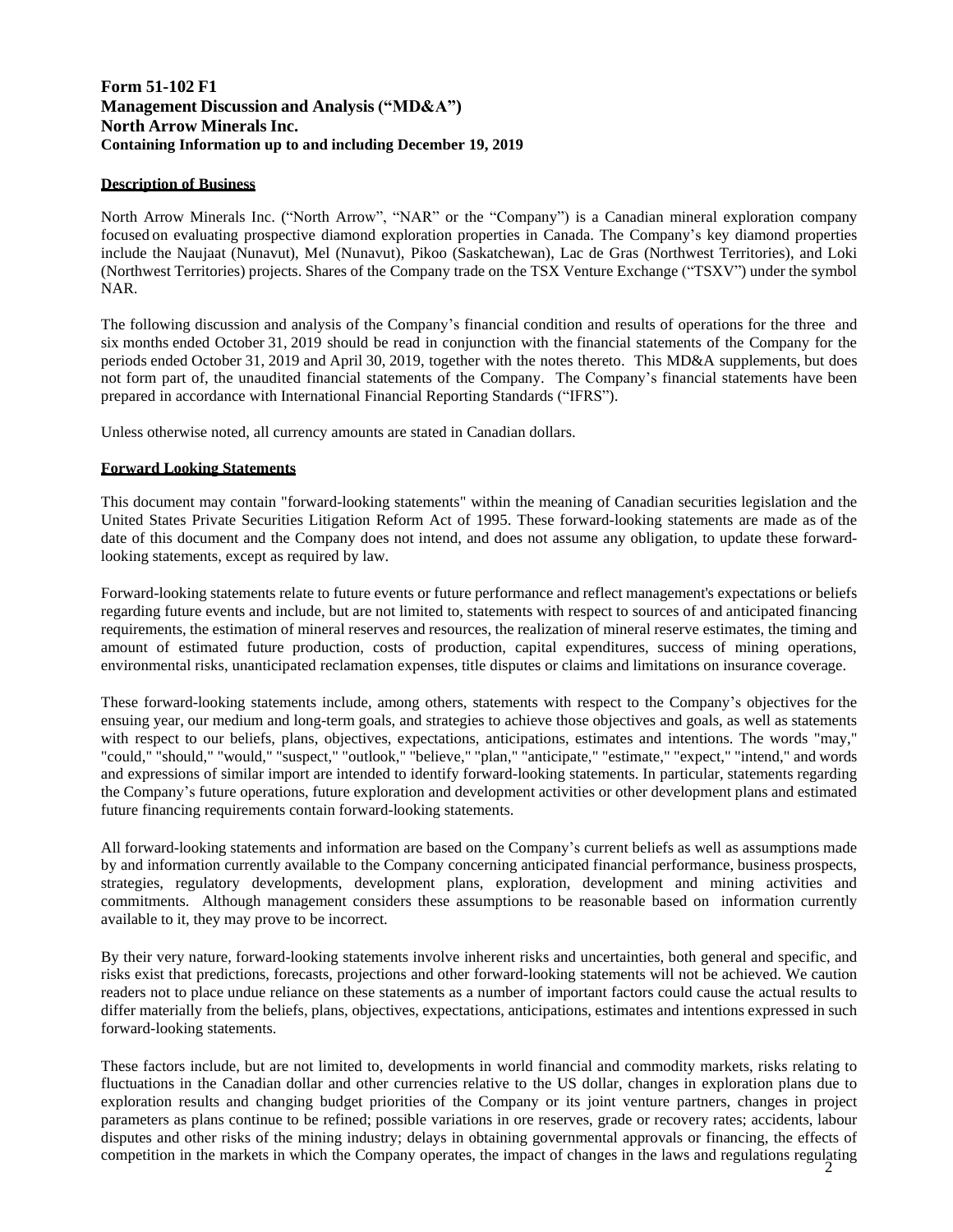mining exploration and development, judicial or regulatory judgments and legal proceedings, operational and infrastructure risks, and the Company's anticipation of and success in managing the foregoing risks. The Company cautions that the foregoing list of factors that may affect future results is not exhaustive. When relying on our forward-looking statements to make decisions with respect to the Company, investors and others should carefully consider the foregoing factors and other uncertainties and potential events. The Company does not undertake to update any forward-looking statement, whether written or oral, that may be made from time to time by the Company or on our behalf, except as required by law.

# **Highlights for the six months ended October 31, 2019 and subsequent events up to December 19, 201**

### Naujaat project, NU

- Continued working with the Hamlet of Naujaat on plans for permitting and funding construction of a community access trail that will pass approximately 1.5 km southeast of the Q1-4 diamond deposit;
- Continued with planning and permitting for collection of a 10,000t bulk sample from the Q1-4 diamond deposit, including an engineering design and costing study of a small-scale mobile diamond recovery plant for use at the project site.

### Lac de Gras project, NT

- On July 8, 2019, the Company announced the discovery of a new kimberlite, named Anchor, in the first hole of the summer 2019 drilling program at the LDG joint venture property in the Lac de Gras region of the NWT. Kimberlite was ultimately intersected in 6 of 7 drill holes testing this target and samples have been collected for kimberlite indicator mineral and microdiamond analyses. Three drill holes testing a second target area did not encounter kimberlite.
- Thirteen ground geophysical survey grids, anomaly checks, Lidar Surveying and till sampling were also completed as part of the 2019 exploration program.

# Loki project, NT

- During the period ended October 31, 2019, the Company completed a summer till sampling program. A total of 190 samples were collected. Results from 101 priority 1 samples have confirmed several anomalous target areas within the property.
- On September 9, 2019, the Company closed the sale of royalty interests in the Loki Diamond Project to Umgeni Holdings International ("Umgeni"). Under the terms of the agreement Umgeni increased its royalty interests in certain mineral claims at the Loki Project to 2.0 % in exchange for payment to the Company of \$266,000. Umgeni is a private company of which Chris Jennings, a director of the Company, is a beneficiary of the sole shareholder.

# Financing

- On July 31, 2019, the Company issued 17,904,286 units at a price of \$0.07 per unit for gross proceeds of \$1,253,300. Each unit consisted of one common share and a transferrable warrant that entitles the holder to purchase one additional common share at a price of \$0.10 for a period of 60 months.
- On July 31, 2019, the Company extended the expiry date of 26,481,717 warrants by two years and repriced 25,070,887 of these warrants to \$0.225 in accordance with TSX Venture Exchange Policy 4.1 Sec 3.3(d).

A summary of the exploration activities for the Company follows, as well as a description of other corporate activities. These summaries include some discussion of management's future exploration plans. The reader is cautioned that actual results, performance or achievements may be materially different from those implied or expressed in these statements. The Company's exploration programs are subject to change from time to time, based on the analysis of results and changing corporate priorities, exploration targets and funding consideration.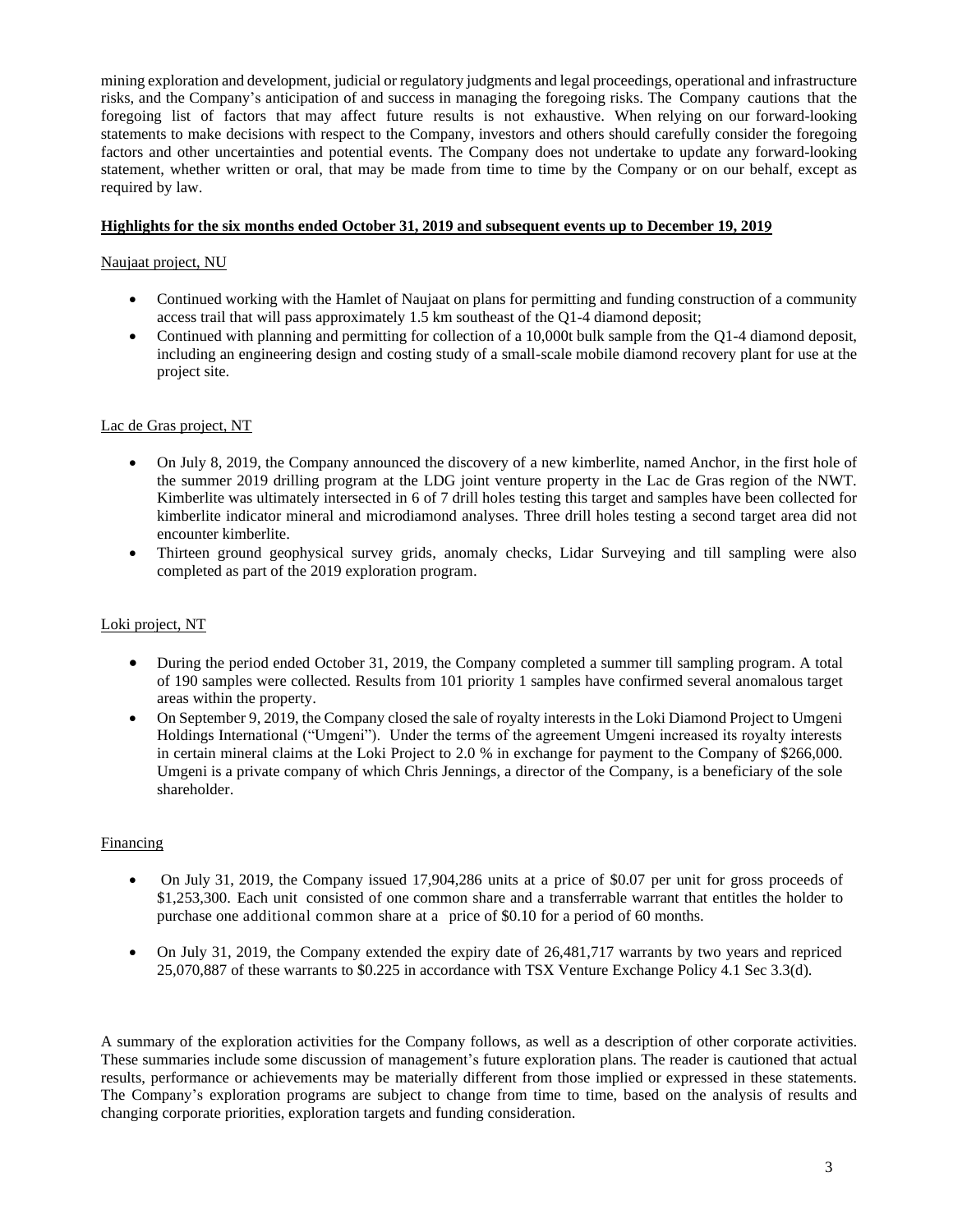### **Exploration Projects Overview**

An overview of the exploration activities for the Company follows. For additional details the reader is referred to the Company's continuous disclosure documents available on [SEDAR \(www.sedar.com](http://www.sedar.com/))

# EXPLORATION AND EVALUATION ASSETS

|                                          |                      | Expended<br>During | Write-offs<br>During     | October 31,          |
|------------------------------------------|----------------------|--------------------|--------------------------|----------------------|
|                                          | April 30, 2019       | the Period         | the Period               | 2019                 |
| Diamond Properties                       |                      |                    |                          |                      |
| Lac de Gras, Canada                      |                      |                    |                          |                      |
| <b>Exploration</b> costs                 | \$235,404            | \$                 | \$                       | \$235,404            |
| Acquisition and tenure costs             | 277,918              |                    |                          | 277,918              |
| Geological, data collection and assays   | 153,559              |                    |                          | 153,559              |
| Office and salaries                      | 134,040              | $\overline{a}$     |                          | 134,040              |
|                                          | 800,921              | $\overline{a}$     | $\overline{a}$           | 800,921              |
| Pikoo, Canada                            |                      |                    |                          |                      |
| <b>Exploration</b> costs                 | 1,259,526            | 359                |                          | 1,259,885            |
| Drilling                                 | 2,085,859            |                    |                          | 2,085,859            |
| Acquisition and tenure costs             | 217,782              |                    |                          | 217,782              |
| Geological, data collection and assays   | 1,597,248            |                    |                          | 1,597,248            |
| Office and salaries                      | 644,946              | 3,462              |                          | 648,408              |
| Contribution from joint-venture partner  | (637, 813)           |                    | $\overline{\phantom{a}}$ | (637, 813)           |
|                                          | 5,167,548            | 3,821              | $\overline{a}$           | 5,171,369            |
| Loki, Canada                             |                      |                    |                          |                      |
| <b>Exploration</b> costs                 | 443,655              | 55,403             |                          | 499,058              |
| Drilling                                 | 296,657              |                    |                          | 296,657              |
| Acquisition and tenure costs             | 57,524               | 16,844             |                          | 74,368               |
| Geological, data collection and assays   | 204,754              | 61,311             |                          | 266,065              |
| Office and salaries                      | 167,555              | 43,753             |                          | 211,308              |
| Recoveries                               | (270,000)            | (351,000)          | $\overline{\phantom{a}}$ | (621,000)            |
|                                          | 900,145              | (173, 689)         | $\overline{a}$           | 726,456              |
|                                          |                      |                    |                          |                      |
| Naujaat, Canada                          |                      |                    |                          |                      |
| <b>Exploration</b> costs                 | 849,587              | 104,534            |                          | 954,121              |
| Drilling<br>Acquisition and tenure costs | 1,464,020            | 22,781             |                          | 1,464,020            |
| Geological, data collection and assays   | 378,528<br>4,916,690 | 118,605            | $\overline{a}$           | 401,309<br>5,035,295 |
| Office and salaries                      | 867,712              | 93,832             | $\overline{a}$           | 961,544              |
|                                          | 8,476,537            | 339,752            | $\overline{a}$           | 8,816,289            |
|                                          |                      |                    |                          |                      |
| Mel, Canada                              |                      |                    |                          |                      |
| <b>Exploration</b> costs                 | 1,341,032            | 624                |                          | 1,341,656            |
| Drilling                                 | 465,004              |                    |                          | 465,004              |
| Acquisition and tenure costs             | 288,085              | 16,046             |                          | 304,131              |
| Geological, data collection and assays   | 991,850              | 2,604              |                          | 994,454              |
| Office and salaries                      | 328,795              | 29,162             | $\blacksquare$           | 357,957              |
|                                          | 3,414,766            | 48,436             | $\qquad \qquad \Box$     | 3,463,202            |
|                                          |                      |                    |                          |                      |
| <b>TOTAL</b>                             | \$<br>18,759,917     | \$218,320          | \$                       | \$<br>18,978,237     |

Unless otherwise stated below, the Company's Canadian exploration activities are conducted under the supervision of Kenneth Armstrong, P.Geo. (ON; NWT/NU), President and CEO of the Company.

#### **Diamond Projects**

#### Naujaat diamond project, Nunavut

The Naujaat diamond project is located near the community of Naujaat (Repulse Bay), Nunavut. A total of eight kimberlite pipes (Q1-4, A34, A42, A59, A76, A94, A97 and A152) have been identified within the project as well as a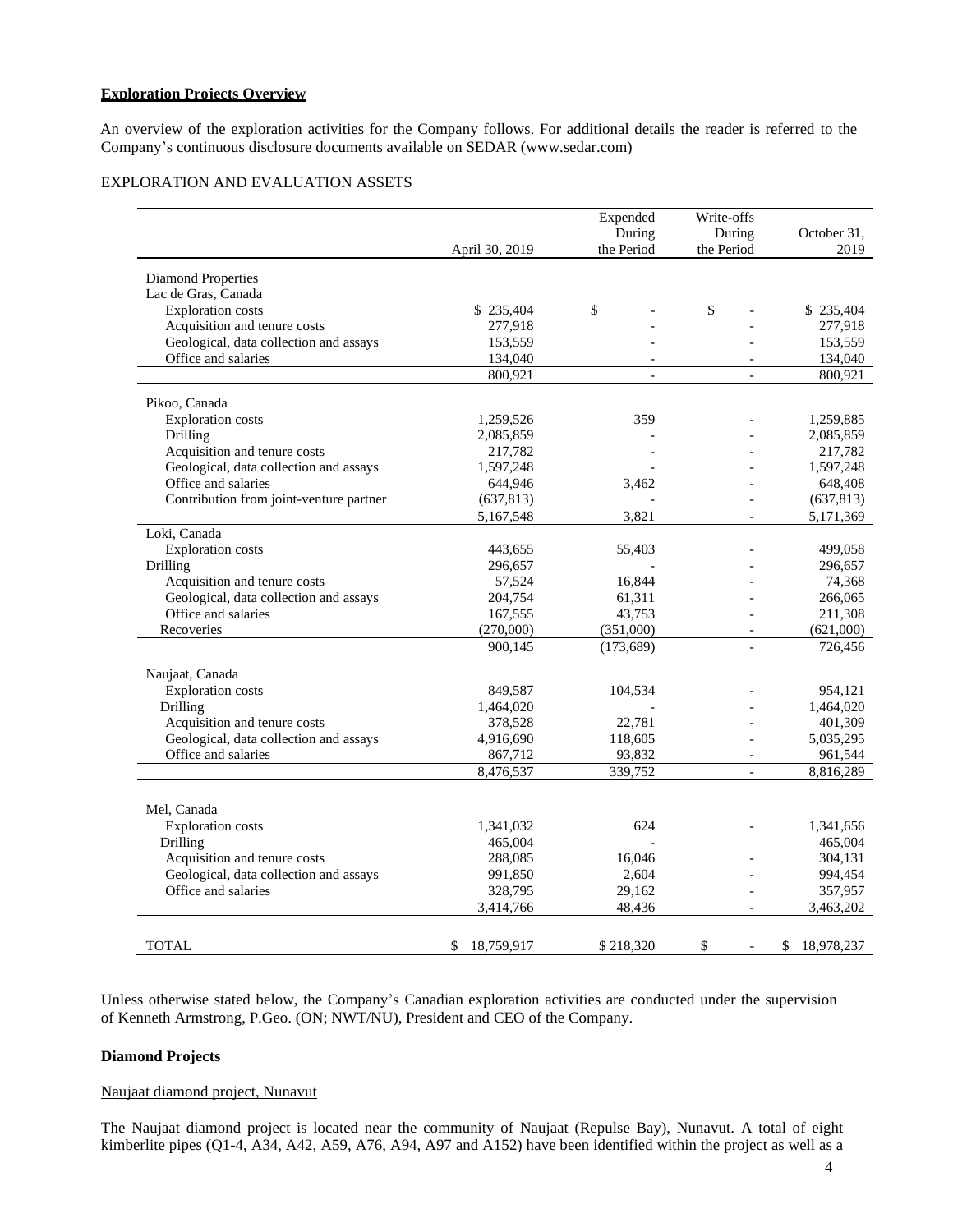number of laterally extensive kimberlite dyke systems. The Q1-4 kimberlite, located just 7 km from the Company's laydown near the community of Naujaat, is the largest and most diamondiferous of the kimberlites discovered to date and hosts an important population of Type IaA - Ib fancy coloured, yellow to orangey yellow, diamonds.

On May 15, 2013 the Company confirmed an Inferred Mineral Resource for the 12.5 hectare Q1-4 kimberlite to be 26.1 million carats from 48.8 million tonnes total content of kimberlite with an average +1 DTC total diamond content of 53.6 carats per hundred tonnes (cpht) extending from surface to a depth of 205m. Additional resource upside in the form of a target for further exploration was estimated at between 7.9 to 9.3 million carats of diamonds from 14.1 to 16.6 million tonnes total content of kimberlite with an average +1 DTC total diamond content of 56.1 cpht, extending from 205m depth to 305m depth. Mineral resources that are not mineral reserves do not have demonstrated economic viability. The potential quantity and grade of a target for further exploration referred to above is conceptual in nature, there has been insufficient exploration to define a mineral resource, and it is uncertain whether further exploration will result in the target being delineated as a mineral resource. For information on the data verification, exploration information and the resource and target for further exploration estimation procedures please see the technical report dated May 13, 2013 which is available under the Company's profile at [www.sedar.com](http://www.sedar.com/) and on the Company's website [\(www.northarrowminerals.com\)](http://www.northarrowminerals.com/). The authors of the report were Barb Kupsch, P.Geol. and David Farrow, P.Geo.

Evaluation work completed by the Company since 2014 has included mini-bulk sampling (2014 and 2017) and delineation drilling (2017). Eleven drill holes were completed during the 2017 delineation drill program with approximately 2,440 m of kimberlite core recovered. The holes are part of a planned program to increase confidence in the Q1-4 geological model, including the target for further exploration (TFFE) between 205 and 305m below surface (- 135 to -235 meters above sea level "masl") outlined in the most recent May 2013 technical report on the project. Drilling tested all five major phases of the kimberlite and confirmed the kimberlite extends well beyond 305m below surface with the deepest drill hole terminated in kimberlite at a depth of 376 m below surface (approximately -311 masl). A more complete summary of the drilling results can be found in the Company's Management Discussion and Analysis for the year ended April 31, 2018.

|             | Number of Diamonds per Sieve Size (mm Square Mesh Sieve) |          |          |          |          |          |          |         |          |               |         |
|-------------|----------------------------------------------------------|----------|----------|----------|----------|----------|----------|---------|----------|---------------|---------|
|             |                                                          |          |          |          |          |          |          |         |          |               |         |
| $Q1-4$      | Sample                                                   | $+0.106$ | $+0.150$ | $+0.212$ | $+0.300$ | $+0.425$ | $+0.600$ | $+0.85$ | $+1.18$  | Total         | Total   |
| Unit        | Weight                                                   | $-0.150$ | $-0.212$ | $-0.300$ | $-0.425$ | $-0.600$ | $-0.850$ | $-1.18$ | $-1.70$  | <b>Stones</b> | Carats  |
|             | Dry Kg                                                   |          |          |          |          |          |          |         |          |               | $+0.85$ |
|             |                                                          |          |          |          |          |          |          |         |          |               | mm      |
| A61         | 552.7                                                    | 320      | 281      | 206      | 174      | 91       | 50       | 11      | 6        | 1139          | 0.275   |
| A48b        | 186.8                                                    | 165      | 97       | 49       | 40       | 28       | 15       | 6       | $\theta$ | 400           | 0.037   |
| A88         | 1031.8                                                   | 196      | 205      | 155      | 105      | 44       | 23       | 12      | 2        | 742           | 0.171   |
| Green       | 245.0                                                    | 73       | 51       | 34       | 24       |          | 2        |         | $\theta$ | 192           | 0.007   |
| <b>GLOB</b> | 104.9                                                    | 36       | 41       | 21       | 13       | 10       | 5        |         |          | 128           | 0.015   |
| A48a        | 490.2                                                    | 246      | 218      | 116      | 67       | 44       | 16       | 3       | 2        | 712           | 0.070   |

During the year ended April 30, 2019, the Company announced microdiamond recoveries from samples of 2017 kimberlite drill core from units A61, A48a, A48b, A88, Green, and Glob, as disclosed below.

Microdiamond sampling focused on evaluating representative material from each kimberlite unit between surface and approximately 300m below surface. Results reported include samples from four of the five Q1-4 model units (A61, A88, A48a and A48b) and compare well with previous microdiamond recoveries from the kimberlite. The Green unit, which was first identified during the 2017 program, has since been recognized in several historic drill holes and, although of minor volumetric importance, is a distinct kimberlite phase from the other major units in Q1-4. The GLOB unit is a globular segregationary kimberlite of uncertain affiliation that may be distinct from, or part of, the A48a kimberlite unit.

The Company has collected two mini bulk samples from Q1-4, including a 210 tonne sample in 2017 of the A88 and Green kimberlite phases, and a 1353 tonne sample (A282014) collected in 2014 from the A28 phase. The 2017 sample was processed as three sub samples: C1 (Green Kimberlite phase), C2 (A88 kimberlite phase) and C3 (Mixed Green and A88). A summary of the diamond recoveries from the 2017 and 2014 bulk samples is provided in the table below, including the proportion of coloured (yellow to orangey yellow) diamonds recovered from the samples.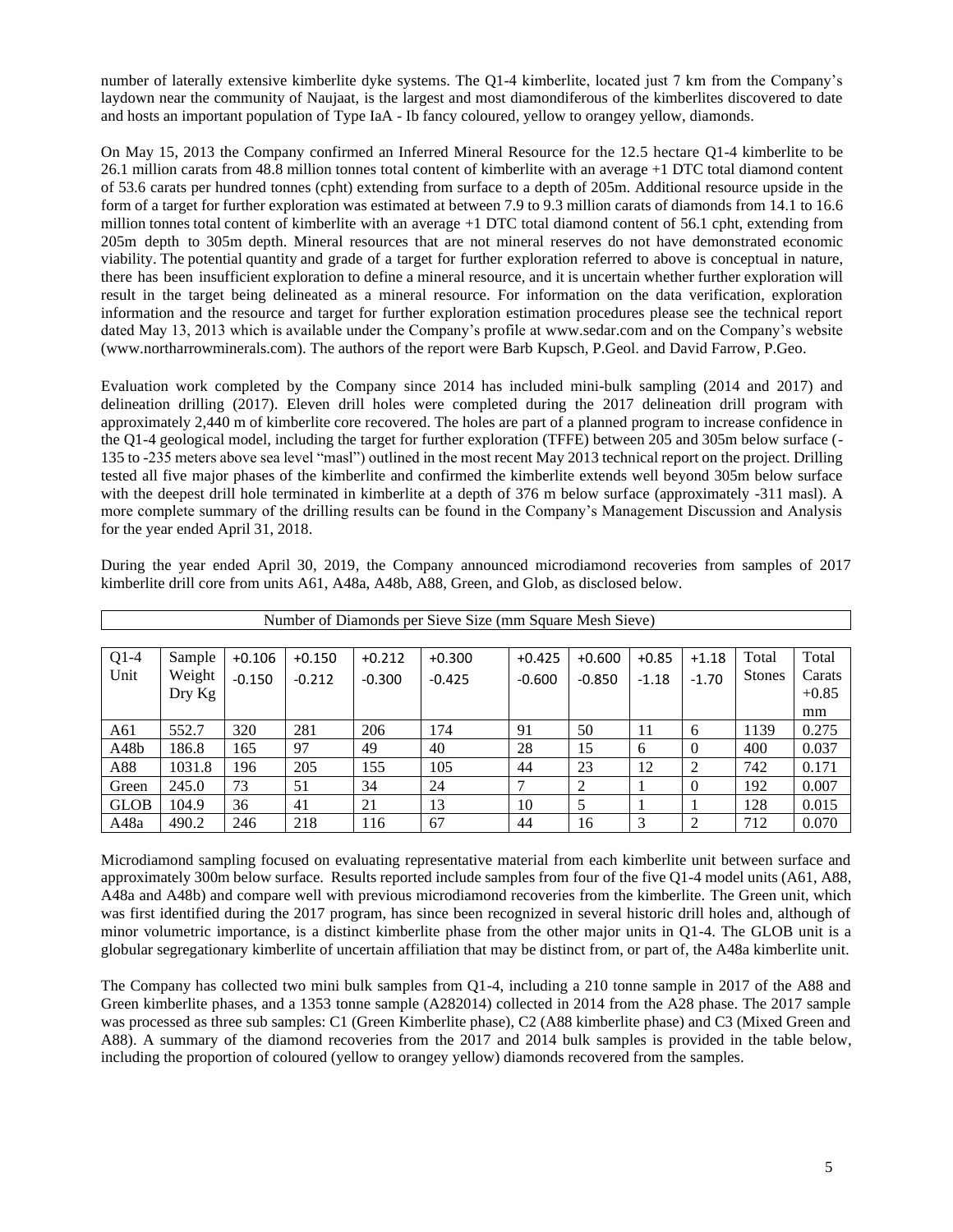| Sample               | Weight       | # Diamonds | Carats | Sample Grade         |           | Proportion Yellow Diamonds <sup>1</sup> |
|----------------------|--------------|------------|--------|----------------------|-----------|-----------------------------------------|
|                      | (Dry tonnes) | $(+1 DTC)$ |        | (cpht <sup>2</sup> ) | By Stones | By Carats                               |
| C1 <sup>3</sup>      | 27.06        | 344        | 8.46   | 31.2                 | 2.6%      | 3.1%                                    |
| C2 <sup>3</sup>      | 51.73        | 467        | 12.99  | 25.1                 | 9.9%      | 9.9%                                    |
| $C3^3$               | 131.04       | 1.180      | 42.80  | 32.6                 | 11.6%     | 28.2%                                   |
| $C1 + C2 + C3^{3,4}$ | 209.84       | 1.991      | 64.25  | 30.6                 | 10.7%     | 21.2%                                   |
| A282014 <sup>5</sup> | 1.353.3      | 11.083     | 384.28 | 28.4                 | 9.0%      | 21.5%                                   |

<sup>1</sup> includes very pale to pale to intense/dark yellow + green yellow diamonds; same colour breakdown as undertaken for sample A282014.

<sup>2</sup>carats per hundred tonnes

<sup>3</sup> As reported in North Arrow news release dated February 28, 2018

<sup>4</sup>total 2017 Pit C sample determined by arithmetic

 $5$  As reported in North Arrow news release dated  $\frac{\text{May } 5, 2015}{\text{My } 2015}$ .

It is management's opinion that Q1-4 represents a compelling under evaluated diamond resource that benefits from its large size and close proximity to tidewater and infrastructure of the Hamlet of Naujaat. The coloured (yellow to orangey yellow) diamonds are a distinguishing characteristic of the Q1-4 diamond population. A study of the nitrogen aggregation characteristics of the coloured diamonds has confirmed they are a distinct population of rare Type IaA - Ib coloured diamonds. In 2015, the Company initiated a polishing exercise on a selection of the coloured diamonds to provide information on their suitability for polishing, potential yield, and final polished colour. Results from this work have confirmed that i) a portion of the yellow diamond population are certifiable fancy orangey yellow diamonds that would be desirable for use in the luxury gem and jewelry trade and ii) the presence of these fancy coloured diamonds could have a significant positive impact on the overall value of the Q1-4 diamond population. As such the Company continues to focus on planning efforts for collection of a 10,000 tonne bulk sample from Q1-4 for the purpose of evaluating the diamond size distribution and value characteristics of the deposit, with particular emphasis on the fancy yellow to orangey yellow diamond population. Design planning is underway for the bulk sample program, including permitting, collection, transportation and processing options, as well as financing options for collecting the sample. This planning is also considering the collection of an initial, Phase 1, sample of approximately 1,500 tonnes to be followed by a larger, Phase 2 10,000 sample. The purpose of a smaller Phase 1 sample would be to confirm a coarse size distribution for the deposit's coloured diamond population, whereas the larger Phase 2 sample is needed to more confidently determine the value of the overall diamond population. Required work permits are in place for the Phase 1 bulk sample.

The Company has also been working in support of an application by the Hamlet of Naujaat to construct a community access trail extending 14.8 km northeast of the community. The proposed access trail will pass approximately 1.5 km southeast of Q1-4 and could be used during further evaluation of the deposit, including collection of the proposed 10,000 tonne bulk sample. Use of the access trail would reduce the cost of a bulk sample by allowing sample collection and transportation to occur without helicopter support. The access trail will lie entirely within the community's municipal boundaries and the Hamlet has taken the lead on its design and construction as the proposed trail has a number of beneficial social and economic development outcomes, including increased tourism and education opportunities, access to natural aggregate sources and carving stone sources as well as improved and safer access to the land for traditional land use activities. North Arrow has been working with the Hamlet on routing, permitting and construction of the access trail, including sharing results of the Company's ecological mapping, engineering and archaeological studies of potential routes. During and subsequent to the period ended October 31, 2019 field studies supported by the Company have included freshet studies as well as ecologic mapping and engineering route design studies and archeological surveys. The Hamlet has received some initial funding from the Government of Nunavut, Department of Economic Development and Transportation's Community transportation Initiatives Program.

During the period ended October 31, 2019 the Company concluded an engineering design and costing study of a small scale mobile diamond recovery plant that could be used as part of a future bulk sampling program.

The Naujaat project is subject to a 0.5% GOR and NSR on diamond, precious metal and base metal production from the project. The holder of this royalty will also receive a payment of \$2.5 million at the time the first royalty payment relating to the project is due.

The Naujaat project is also subject to a 3% net smelter royalty ("NSR") on metals and a 3% gross production royalty ("GPR") on the sale of industrial minerals, including diamonds. Subject to a November 2016 amending agreement, the NSR and GPR may each be reduced to 1% subject to future contingent cash payments to the royalty holder totalling \$5.15M and future staged exploration expenditures totalling \$20M.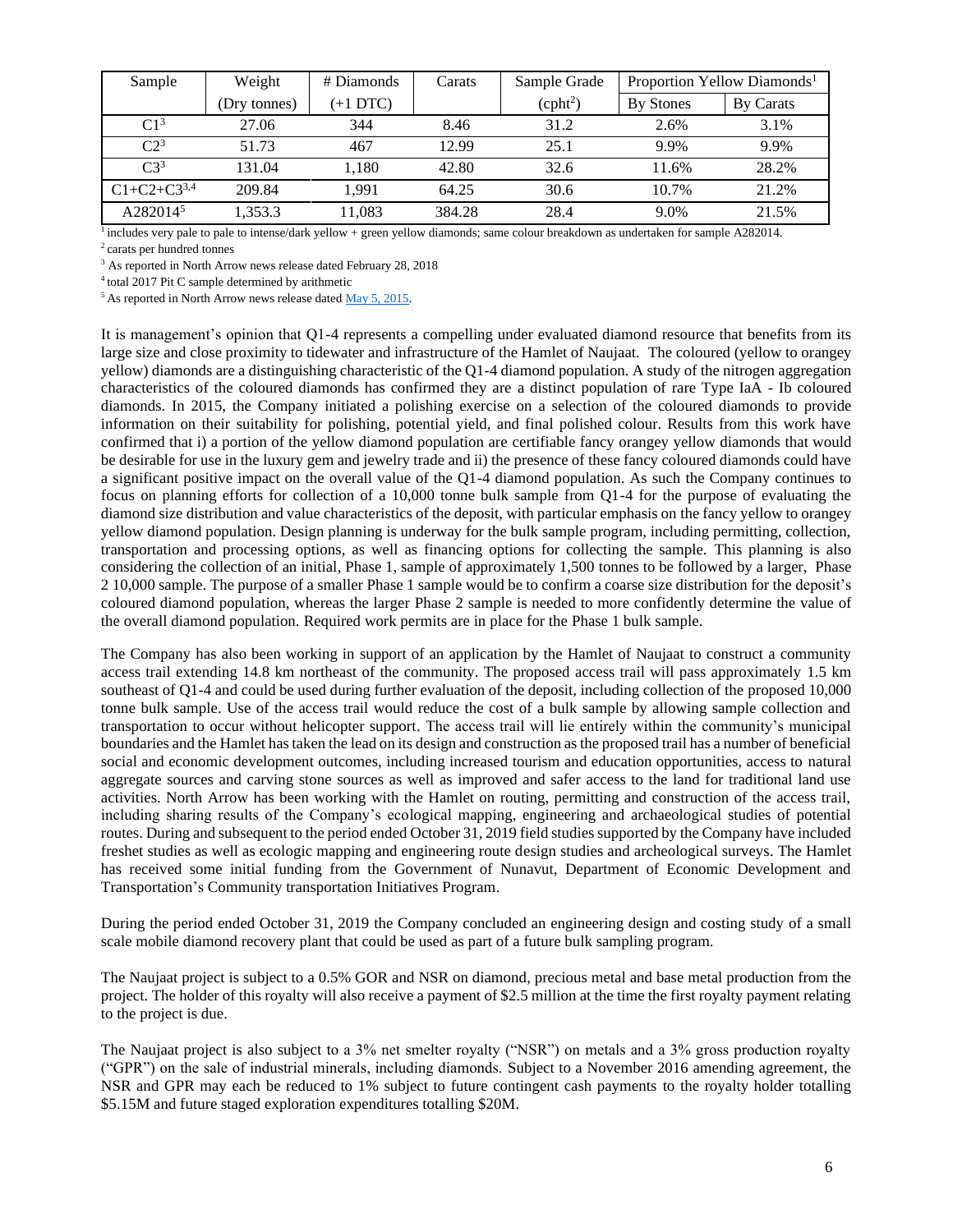### Pikoo diamond project, Saskatchewan

The Company's 100% owned Pikoo diamond project consists of 39,752 hectares of mineral claims located approximately 140 km east of La Ronge, Saskatchewan. An all-season road to the community of Deschambault Lake comes to within 6 km of the project's southern boundary. Three drilling programs (53 drill holes; 7,369m) have been completed at the project (2013, 2015, and 2016) and a total of 10 discrete kimberlite occurrences have been discovered. Microdiamond testing of five of the kimberlites have confirmed that the PK150, PK311, PK312, PK314, and PK346 kimberlites are diamondiferous. A full summary of the initial diamond results from these kimberlites can be found in the Company's MD&A's for the years ended April 30, 2014 and 2016 as well as the MD&A for the three months ended July 31, 2016.

All of the kimberlite occurrences within the Pikoo project have been discovered at or near the up-ice termination of welldefined kimberlite indicator mineral (KIM) trains. The trains have been geographically described as the South Pikoo target area (1 KIM train; four kimberlite discoveries); North Pikoo area (1 KIM train; 4 kimberlite discoveries) and the East Pikoo area (2 KIM trains, 2 kimberlite discoveries). A fourth target area, called Bear Lake, has been identified on the basis of a cluster of anomalous KIM results from till samples collected in the southern part of the project area. Detailed evaluations of the petrography of the discovered kimberlites in conjunction with diamond results, mineral abundances and core logging information have been conducted and indicate that additional, as yet undiscovered kimberlites are located in both the North Pikoo and South Pikoo areas.

During the period October 31, 2019 detailed helicopter borne magnetic surveys were flown over the PK150 and PK314 kimberlite areas. The surveys were intended to test a new type of data collection and processing configuration and were flown at no cost to the Company. Unfortunately data collected during the surveys were not usable.

The Pikoo project is subject to a 1% GOR and NSR on diamond, precious metal and base metal production and a contingent cash payment of \$1.25 million owing to the royalty holder at the time the first royalty payment is due.

### Loki Diamond Project – Northwest Territories

The Loki diamond project consists of 23 mineral claims covering approximately 12,898 ha, acquired by staking between 2013 and 2018 in the Lac de Gras region of the Northwest Territories. The Company holds a 100% interest in these claims, 19 of which are subject to 2% royalties on diamonds and base and precious metals. The Loki project mineral claims cover identified target areas to the southwest of Lac de Gras ('South Loki') and to the south and east of the Monument kimberlite cluster ('East Loki'). During the period ended October 31, 2019, the Company completed the sale of additional royalty interests in the Loki Project to Umgeni. Under the terms of the agreement, Umgeni increased its existing royalty interests in nineteen Loki Project claims to 2% in exchange for the payment of \$266,000. Umgeni is a private company of which Chris Jennings, a director of the Company, is a beneficiary of the sole shareholder.

During the period ending October 31, 2019 the company conducted a summer ground truthing and till sampling program during which 190 samples were collected from the Loki project. During September 2019 ground magnetic surveys were completed on two target areas. Subsequent to the period ended October 31, 2019 results were received for 101 priority 1 samples, 72 of which has returned visually identified kimberlite indicator minerals. The sample and geophysical survey results will be used to prioritize targets for future exploration drilling.

During the period ended October 31, 2019 the Company was awarded a \$100,000 grant as part of the government of the Northwest Territories Mineral Incentives Program (MIP). The new MIP funding will be used to support a summer 2019 field program of till sampling, ground truthing and ground geophysical surveys in advance of renewed exploration drilling in the spring of 2020.

#### Lac de Gras Diamond Project – Northwest Territories

The Lac de Gras Diamond project forms a very large, approximately 147,200 ha contiguous block of mineral claims and mining leases located within the Lac de Gras region of the Northwest Territories. The project area directly adjoins the mineral leases that host the Diavik diamond mine, located 10 km to the north, and the mineral claims of the Company's Loki project to the west. The Ekati diamond mine is located within 40 km to the northwest.

The project is being evaluated under a joint venture arrangement between the Company and Dominion Diamond Mines. Dominion is the joint venture operator and exploration programs are managed by Aurora Geosciences of Yellowknife, NT. On May 21, 2019 the Company reported that it had been notified by Dominion of completion of a spring 2019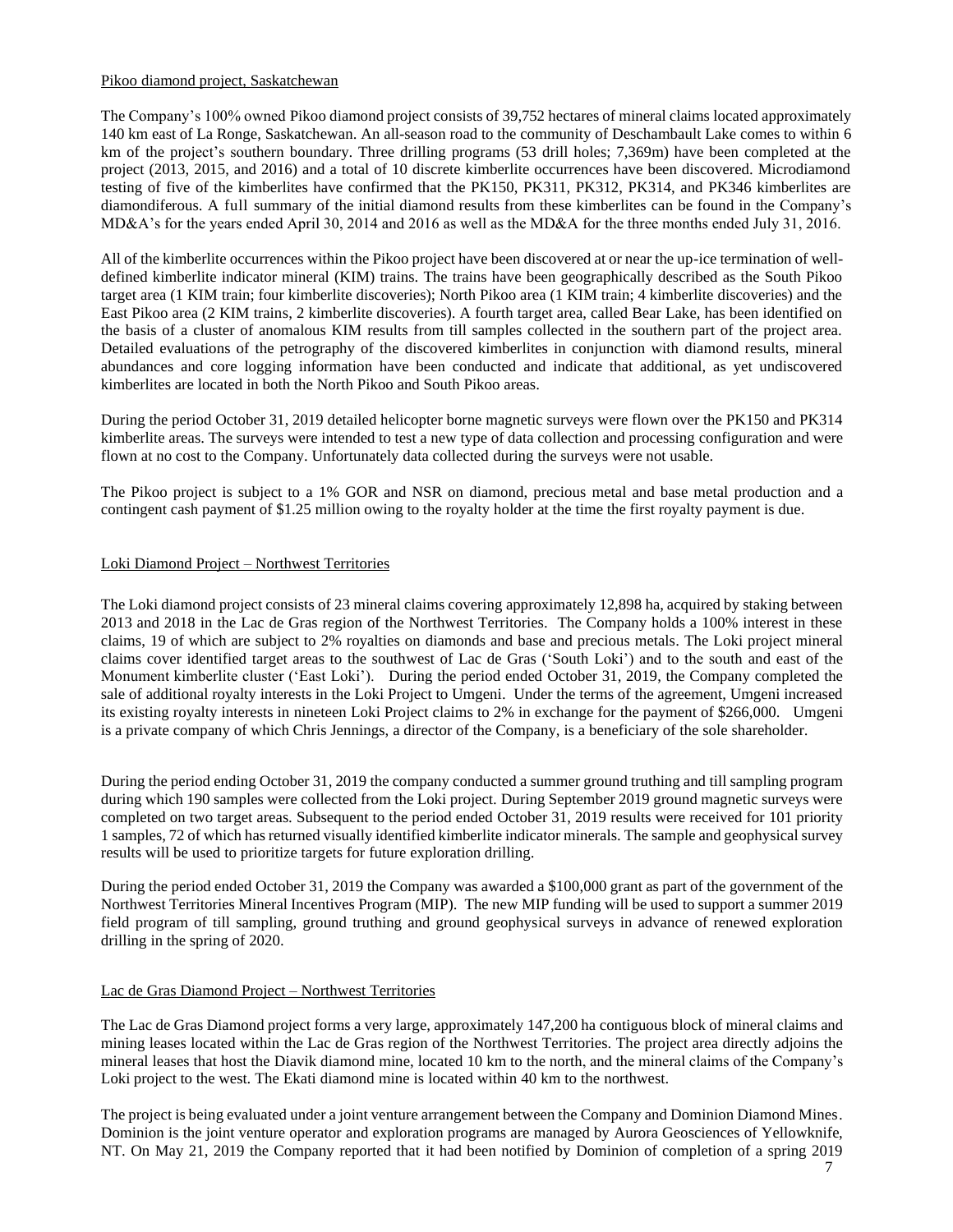geophysics program that consisted of 13 total grids, including magnetic (11 grids; 465 line km), gravity (9 grids; 2,100 stations), and OhmMapper resistivity (5 grids; 90 line km) surveys.

During the period ended October 31, 2019, a summer exploration program was completed, with work including LIDAR surveying, till suitability mapping, geophysical anomaly ground checking and exploration drilling.

On July 8, 2019 the Company announced it had been notified by Dominion that the first hole of the program had intersected kimberlite, representing the joint venture's first new kimberlite discovery on the property. The drill hole was testing a coincident resistivity/gravity/magnetic anomaly identified on Grid 4 from the spring program. The summer drill program concluded with a total of 10 drill holes testing 2 target areas. At the first target area, kimberlite was intersected in 6 of 7 drillholes. Detailed logging of this new kimberlite discovery (the Anchor kimberlite) is complete and microdiamond and kimberlite indicator mineral samples are presently being processed. The Anchor kimberlite is described as a a dark grey, fine grain, macrocryst-poor, autolith-rich, segregationary, coherent kimberlite. Three drillholes tested a second target area where kimberlite was not intersected.

The Company has elected not to contribute its proportionate share of costs to all approved joint venture programs since 2016. Dominion has elected to fund each of these programs and budgets. The Company estimates its current interest in the joint venture is approximately 22%, assuming completion of the full \$2.87M 2019 program.

Pursuant to a previous acquisition agreement between the Company and Springbok Holdings Inc. ("Springbok") (Please see the Company's Annual Management Discussion and Analyses for the year ended April 30, 2016 for further details on the acquisition agreement), in the event the Company incurs \$2 million in joint venture expenditures on the Lac de Gras Joint Venture Property, the Company will issue to Springbok that number of common shares of the Company having a value of \$1 million.

# Mel Diamond Project – Nunavut

The Company maintains a 100% interest in the Mel diamond project. The project consists of approximately 56,075 hectares on the Melville Peninsula, Nunavut, approximately 140 km south of the community of Hall Beach and 210 km northeast of the community of Naujaat. The property is located within 18 km of tidewater and hosts several well defined kimberlite indicator mineral (KIM) trains. On October 16, 2017, the Company announced the prospecting discovery of the diamondiferous ML8 kimberlite near the up-ice termination of the northernmost KIM train. ML8 was identified in subcrop and float and a total of 23 diamonds greater than the 0.106mm sieve size were recovered from caustic fusion analyses of a 62.1 kg composite sample of the kimberlite.

During the year ended April 30, 2019 the Company completed the first ever exploration drilling of this new kimberlite field as well as work focused on the generation of new targets through till sampling and geophysical surveys. Six holes (787.5m) were drilled with kimberlite intersected in five holes testing the ML8 and ML345 targets. Details of the 2018 drill program and its results can be found in the Company's Management Discussion and Analysis for the Year ended April 30, 2019.

On November 13, 2018 and January 24, 2019, the Company reported the results of caustic fusion processing of 208 kg of ML8(Upper) kimberlite collected from the same subcropping location as the 2017 discovery. Results were also reported for 24 kg of kimberlite from ML(Lower) in drill hole 18-ML-03. The results are summarized in the following table along with the 2017 microdiamond results:

| Sample | Body          | Sample | $+0.106$       | $+0.150$       | 40.212         | $+0.300$ | $+0.425$       | $+0.600$ | $+0.850$ | Total         |
|--------|---------------|--------|----------------|----------------|----------------|----------|----------------|----------|----------|---------------|
| Year   |               | Weight | $-0.150$       | $-0.212$       | $-0.300$       | $-0.425$ | $-0.600$       | $-0.850$ | $-1.18$  | <b>Stones</b> |
|        |               | Dry Kg |                |                |                |          |                |          |          |               |
| 2018   | ML8           | 24.15  | $\overline{0}$ | 3              | $\overline{0}$ | 2        |                |          |          | 8             |
|        | $(Lower)*$    |        |                |                |                |          |                |          |          |               |
| 2018   | ML8           | 79.48  | $\overline{4}$ | $\overline{4}$ | 4              | $\Omega$ | $\Omega$       | $\Omega$ |          | 13            |
|        | $(Upper)*$    |        |                |                |                |          |                |          |          |               |
| 2018   | ML8           | 129.0  | 7              | Q              | 8              | 6        |                |          |          | 33            |
|        | $(Upper)$ **  |        |                |                |                |          |                |          |          |               |
| 2017   | ML8           | 62.1   | 9              | 3              |                | 4        | $\overline{0}$ |          |          | 23            |
|        | $(Upper)$ *** |        |                |                |                |          |                |          |          |               |

*\* Reported in North Arrow news release dated January 24, 2019*

*\*\*Reported in North Arrow news release dated November 13, 2018*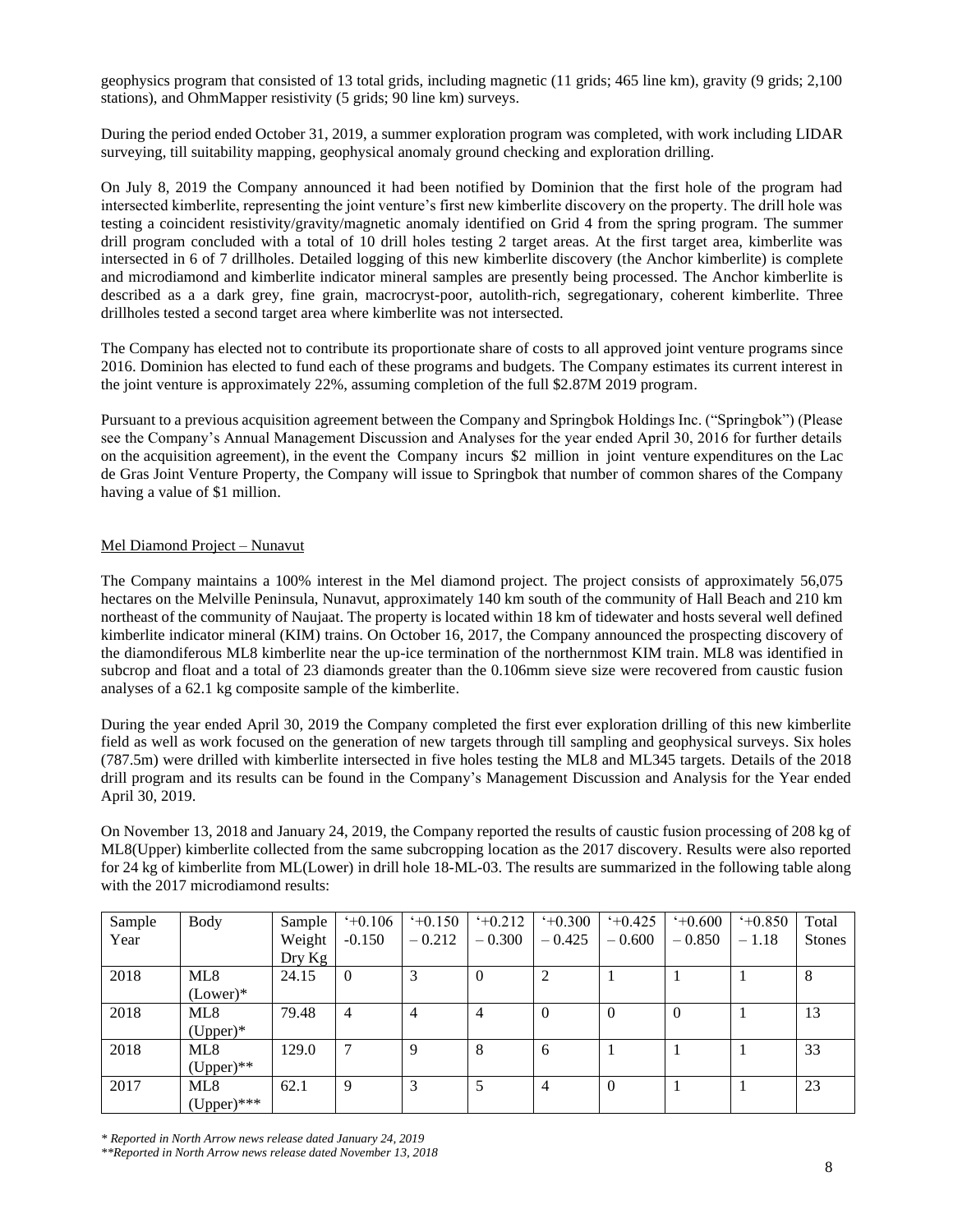Detailed till sampling was also completed during the 2018 field program with 447 samples providing complete coverage of the entire Mel Project area. Positive sample results have widened the North Mel KIM target (host of the ML8 and ML345 kimberlites) by at least 750m, to a total width of 3,600m. In particular, a sample returning 34 KIMs including Crpyrope, eclogitic garnet and Mg-Ilmenite, was collected approximately 1,200m north of the significantly diamondiferous ML-8 kimberlite occurrences and is interpreted as a potential fourth KIM train within the North Mel area. Sampling in the southern part of the property expanded the South Mel KIM target area including the most anomalous sample returned to date from this area (15 KIMsincluding Cr-pyrope, eclogitic garnet, and Mg-ilmenite). Next steps for the project include additional prospecting and till sampling to better define target areas, as well as further geophysics to better define drill targets at the head(s) of more well-defined KIM trains.

The Mel project is subject to a 1% GOR held by Anglo Celtic Exploration Ltd., a private company controlled by D. Grenville Thomas, a director of the Company. The Company retains the right to buy back half of the GOR (0.5%) for \$1 million at any time.

# Luxx Diamond Project – Nunavut

The Company maintains a 100% interest in the Luxx diamond project, Nunavut. The project was acquired to cover unexplained KIM trains identified from public datasets and consists of approximately 2,300 acres on the tidewater of Chesterfield Inlet, approximately 60 km from the community of Chesterfield Inlet and 100 km north of the community of Rankin Inlet. The project includes at least one, and possibly three KIM trains comprised of Mg-ilmenite, pyrope and eclogitic garnet. The Company presently has the required permits to allow for exploration drilling of targets on the property. During fiscal 2019, the Company wrote-off \$355,247 of exploration and evaluation expenses related to the property due to the lack of active exploration on the property over the last three years.

The Luxx project is subject to a 1% GOR held by Anglo Celtic Exploration Ltd., a private company controlled by D. Grenville Thomas, a director of the Company. The Company retains the right to buy back half of the GOR (0.5%) for \$1 million at any time.

# **Gold and Other Projects**

#### Hope Bay ORO Gold Project – Nunavut

The Company's 100% owned ORO gold property is strategically located on tide water covering the northern end of the Hope Bay Volcanic Belt, approximately 3.25km to the north of TMAC Resources' Doris gold mine. Gold mineralization at the Doris gold mine occurs along a well-defined stratigraphic volcanic contact, which extends northward onto the ORO property. The ORO property hosts numerous gold showings and potentially gold bearing structures including the Elu shear zone and Wombat zone.

# **FINANCIAL CONDITION, LIQUIDITY, CAPITAL RESOURCES, OPERATIONS AND FINANCIAL RESULTS**

# **Overall performance**

|                            | <b>October 31, 2019</b> | April 30, 2019   | April 30, 2018 |
|----------------------------|-------------------------|------------------|----------------|
| <b>Current assets</b>      | \$<br>1,268,516         | \$<br>648.992    | 1,026,379      |
| <b>Non-current assets</b>  | 19, 133, 875            | 18,830,423       | 16,404,232     |
| <b>Current liabilities</b> | (466, 942)              | (496, 517)       | (437, 497)     |
| Long-term liabilities      | (16,926)                | $\sim$           |                |
| Shareholders' equity       | \$<br>19,918,523        | \$<br>18,982,898 | 16,993,114     |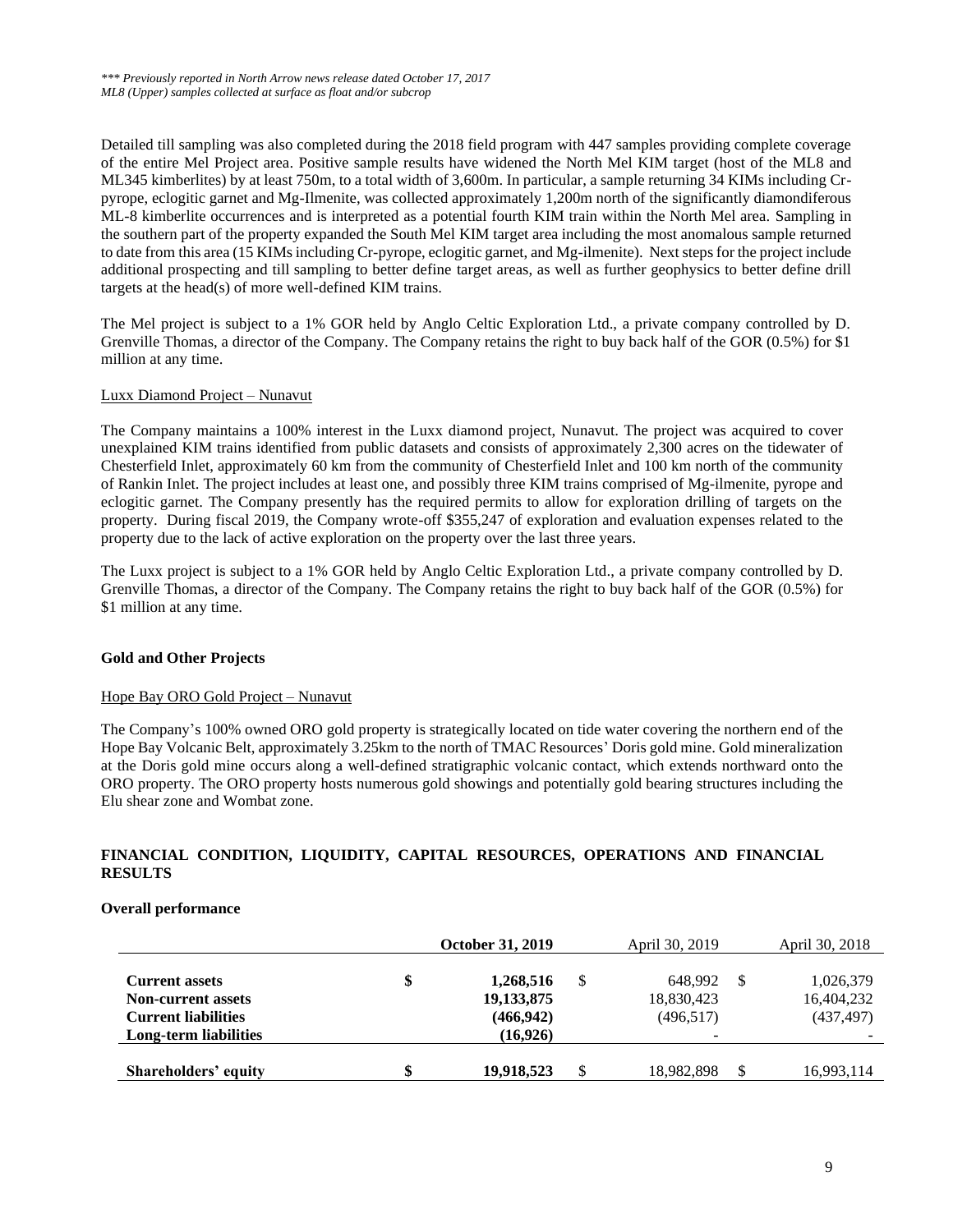### **Financing/Use of Proceeds**

On May 18, 2017, the Company completed a non-brokered private placement of 20,000,000 units at a price of \$0.25 per unit for gross proceeds of \$5,000,000. Each unit consisted of one common share and one common share purchase warrant. Each warrant entitles the holder to purchase one additional common share at a price of \$0.40 per share for a period of three years. The proceeds raised were used for drilling and mini-bulk sampling programs at the Loki and Naujaat projects, ongoing exploration work at other projects and working capital. On July 31, 2019, the Company extended the expiry date of the warrants by two years and reduced the exercise price of the warrants to \$0.225.

On June 19, 2018, the Company completed a non-brokered private placement of 10,135,000 flow-through shares at a price of \$0.20 per share and 6,481,717 units at a price of \$0.17 per unit for gross proceeds of \$3,128,892. Each unit consisted of one common non-flow-through share and one common share purchase warrant. Each warrant entitles the holder to purchase one additional common share at a price of \$0.30 per share for a period of two years. The proceeds raised were used for drilling and sampling programs at the Mel, Loki, and Naujaat projects as well as ongoing exploration work on other projects and working capital. On July 31, 2019, the Company extended the expiry date of the warrants by two years and reduced the exercise price of 5,070,887 of the warrants to \$0.225.

On July 31, 2019, the Company issued 17,904,286 units at a price of \$0.07 per unit for gross proceeds of \$1,253,300. Each unit consisted of one common share and a transferrable warrant that entitles the holder to purchase one additional share at a price of \$0.10 for a period of 60 months. Finders' fees and costs of \$24,464 were payable in connection with the private placements. At July 31, 2019 the Company's market price was \$0.06 per share: accordingly, \$179,043 of the proceeds were assigned to the value of the warrants under the residual method.

# **Results of Operations**

During the three and six months ended October 31, 2019 (the "current quarter and the current period"), the Company recorded losses of \$168,149 or \$0.00 per share and \$349,395 or \$0.00 per share respectively. This is compared with losses of \$5,418 or \$0.00 per share and \$545,330 or \$0.01 per share for the three and six months ended October 31, 2018 (the "comparative quarter and comparative period"). The \$195,935 decrease in the loss for the current period was largely due to reduced share-based compensation costs offset by a reduction in other income from deferred premiums. Other income from deferred premiums is created when a Company completes a flow-through share financing at a premium to the market and incurs Canadian exploration expenditures. During the current quarter and current period the Company did not complete any flow-through share financings and did not realize other income on any premium paid by investors.

Expenses for the current quarter were \$166,386 (comparative quarter - \$232,571) a decrease of \$66,185 from the comparative quarter. The decrease in expenses during the current quarter was largely related to reduced share-based compensation charges \$16,149 (comparative quarter - \$85,220). Share-based compensation is a non-cash charge calculated using a Black-Scholes Option Pricing Model to assign a value to options granted over their vesting period.

In addition, to the decreased expenses during the current quarter the Company lost \$4,292 (comparative quarter – gained \$27,000) on marketable securities and recorded \$nil (comparative quarter - \$173,105) of other income. The other income that was recorded in the comparative quarter reflects a portion of the premium investors paid to purchase flow through shares.

Expenses for the current period were \$372,983 (comparative period - \$840,378) a decrease of \$467,395 from the comparative period. The decrease in expenses during the current period was largely related to reduced share-based compensation charges \$56,184 (comparative period - \$518,214).

In addition, to the decreased expenses during the current period the Company gained \$20,289 (comparative period – lost \$6,667) on marketable securities, recovered \$nil (comparative period - \$25,000) from exploration and evaluation assets and recorded \$nil (comparative quarter - \$273,441) of other income. The other income that was recorded in the comparative period reflects a portion of the premium investors paid to purchase flow through shares

#### **Summary of quarterly results**

The following table sets out selected unaudited quarterly financial information of North Arrow and is derived from the Company's unaudited quarterly consolidated financial statements prepared by management. The Company's interim financial statements are prepared in accordance with IFRS and are expressed in Canadian dollars.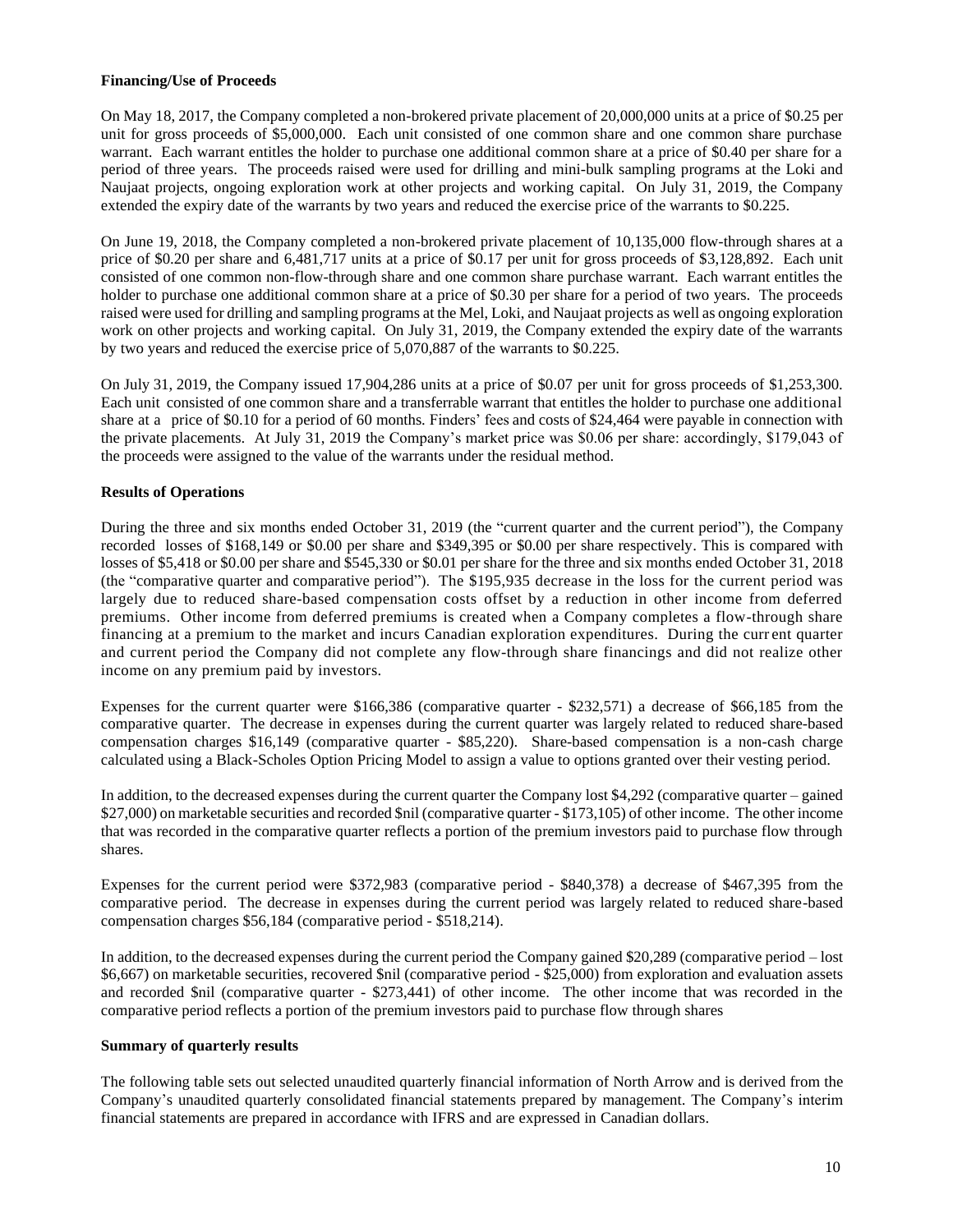|                       |                 |       | Income or (Loss)<br>from Continued<br><b>Operation and Net</b> |    | <b>Basic Earnings</b><br>(Loss) per share<br>from Continued<br><b>Operation and Net</b> | Earnings (Loss) per |
|-----------------------|-----------------|-------|----------------------------------------------------------------|----|-----------------------------------------------------------------------------------------|---------------------|
| <b>Ouarter Ending</b> | Interest Income |       | Income (Loss)                                                  |    | Income (Loss)                                                                           | share               |
| October 31, 2019      | \$              | 2.100 | \$<br>(168, 149)                                               | \$ | $(0.00)$ \$                                                                             | (0.00)              |
| July 31, 2019         | \$              | 250   | \$<br>(181, 246)                                               | S  | $(0.00)$ \$                                                                             | (0.00)              |
| April 30, 2019        | \$              | 1,704 | \$<br>(673, 271)                                               | \$ | $(0.01)$ \$                                                                             | (0.01)              |
| January 31, 2019      | \$              | 413   | \$<br>(242, 151)                                               | \$ | $(0.00)$ \$                                                                             | (0.00)              |
| October 31, 2018      | \$              | 910   | \$<br>(5,418)                                                  | \$ | $(0.00)$ \$                                                                             | (0.00)              |
| July 31, 2018         | \$              | 222   | \$<br>(539, 912)                                               | \$ | $(0.01)$ \$                                                                             | (0.01)              |
| April 30, 2018        | \$              | 5,245 | \$<br>(158, 735)                                               | \$ | $(0.00)$ \$                                                                             | (0.00)              |
| January 31, 2018      | \$              | 4.540 | \$<br>(191, 924)                                               | \$ | $(0.00)$ \$                                                                             | (0.00)              |

### **Variations in Quarterly Results**

The Company's quarterly results can be affected by many factors such as seasonal fluctuations, variations in capital markets, the write-off of capitalized amounts, stock-based compensation costs, tax recoveries and legal matters.

The \$168,149 loss for the second quarter of fiscal 2020 reflects the Company's ongoing administration costs, increased depreciation on leased assets as a result of the adoption of IFRS 16 and share-based compensation of \$16,149.

The \$181,246 loss for the first quarter of fiscal 2020 reflects the Company's ongoing administration costs, increased depreciation on leased assets as a result of the adoption of IFRS 16 and share-based compensation of \$40,035.

The \$673,271 loss for the fourth quarter of fiscal 2019 reflects the Company's ongoing administration costs, the writeoff of \$355,247 of exploration and evaluation assets and share based compensation costs of \$112,429.

The \$242,151 loss for the third quarter of fiscal 2019 reflects the Company's ongoing administration costs and share based compensation costs of \$85,220 reduced by income, recoveries and gains of \$14,189. The income was primarily a result of the Company conducting Canadian exploration and crediting to operations \$30,609 of the premium it received on a flow through financing.

The \$5,418 loss for the second quarter of fiscal 2019 reflects the Company's ongoing administration costs, and share based compensation costs of \$85,220 reduced by income, recoveries and gains of \$227,153. The income was primarily a result of the Company conducting Canadian exploration and crediting to operations \$173,105 of the premium it received on a flow through financing.

The \$539,912 loss for the first quarter of fiscal 2019 reflects the Company's ongoing administration costs, share based compensation costs of \$432,994, other income of \$100,336 and no recovery of exploration and evaluation expenses on the disposition of non-core assets.

The \$158,735 loss for the fourth quarter of fiscal 2018 reflects the Company's ongoing administration costs, share based compensation costs of \$32,294 and increased advertising, promotion and travel costs.

The \$191,924 loss for the third quarter of fiscal 2018 reflects the Company's ongoing administration costs, share based compensation costs of \$54,196 and increased advertising, promotion and travel costs.

### **Financial Position October 31, 2019 compared to April 30, 2019**

At October 31, 2019, the Company had cash of \$1,114,091, exploration and evaluation assets of \$18,978,237, right-ofuse assets of \$93,976, accounts payable and accrued liabilities of \$391,626, lease liabilities of \$92,242 and shareholders' equity of \$19,918,523. These amounts are compared to cash of \$509,085, exploration and evaluation assets of \$18,759,917, current liabilities of \$496,517 and shareholders' equity of \$18,982,898 at April 30, 2019. The improvement in the Company's financial position at October 31, 2019 as compared to April 30, 2019 is largely due to the Company completing a financing for gross proceeds of \$1,253,300 and the sale of royalties on its Loki project for \$266,000 to Umgeni Holdings International Limited ('Umgeni''). Umgeni is a private company of which a director of the Company is a beneficiary of the sole shareholder. In addition, during the first quarter of 2020 the Company was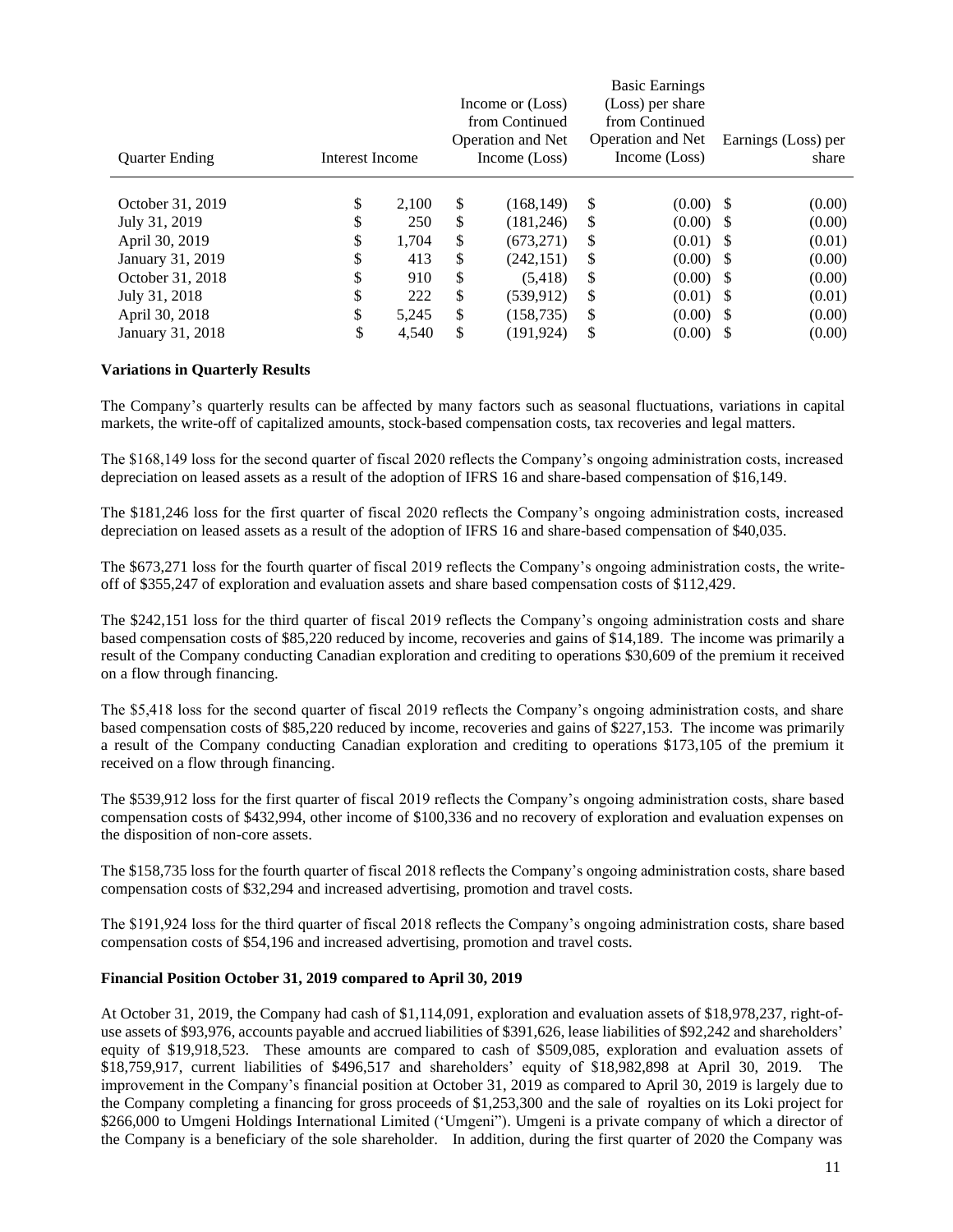required to adopt IFRS 16 which has resulted in the capitalizing of \$129,778 of office and equipment leases and recording the respective \$129,778 of lease liabilities.

During the current period of fiscal 2020 the Company incurred a loss of \$349,395 compared to a loss of \$545,330 for the comparative period of fiscal 2019. During the first six months of fiscal 2020 the Company had expenses of \$372,983 (comparative period - \$840,378) and interest, gain, recoveries and other income totaling \$23,588 (comparative period - \$295,048). Included in expenses for the current period is \$56,184 (comparative period - \$518,214) of share-based compensation and other income from deferred premiums of \$nil (comparative period - \$273,441).

During the current period the Company continued exploration and evaluation activities on its projects and incurred net exploration and evaluation expenditures of \$218,320 (comparative period - \$1,996,195).

### **Liquidity**

At October 31, 2019 the Company had working capital of \$801,574 compared to a working capital of \$152,475 at April 30, 2019. The increase in working capital is a result of the Company completing a private placement financing during the current period for gross proceeds of \$1,253,300 and the sale of royalties on its Loki project for \$266,000 to Umgeni. Included in accounts payable and accrued liabilities is a \$241,000 provision for the demobilization costs related to the Mel project in Nunavut. The \$241,000 provision is an estimate of costs required to demobilize the project's related exploration equipment should the Company not undertake additional drilling within the next two years. During the current period the Company's cash position increased \$605,006 (comparative period – \$648,283) as a result of cash expenditures of \$356,613 (comparative period - \$337,548) and \$227,181 (comparative period - \$2,052,892) spent on operating and investing activities respectively and raising \$1,188,800 (comparative period - \$3,038,723) of cash from financing activities.

### **Operating activities**

During the current period the Company's operating activities used \$356,613 (comparative period - \$337,548) of cash. The cash used in operating activities during the current period reflects the Company's funding of a loss of \$349,395 (comparative period – \$545,330) adjusted for both non-cash gains and expenditures and the use of cash of \$90,259 (comparative period – use of \$26,124) for funding changes in items such as accounts receivable, prepaid expenses and accounts payable.

Non-cash gains and expenditures consist of share-based compensation \$56,184 (comparative period - \$518,214), depreciation \$44,646 (comparative period - \$7,466), other income – deferred premium \$nil (comparative period - \$273,441), finance costs on leases \$2,500 (comparative period - \$nil), recovery on exploration and evaluation assets \$nil (comparative period - \$25,000) and a gain of \$20,289 (comparative period – loss of \$6,667) on marketable securities.

#### **Investing activiti**es

During the current period the Company's investing activities used \$227,181 (comparative period - \$2,052,892) of cash. During the current period the Company used \$297,762 (comparative period - \$2,052,892) to evaluate its exploration and evaluation assets net of the \$266,000 the Company raised on the sale of Loki royalty interests to Umgeni. In addition the investing expenditures for the current period were reduced by the cash the Company received of \$70,581 (comparative period - \$nil) from the sale of marketable securities.

#### **Financing activities**

During the current period the Company raised net proceeds of \$1,228,836 (comparative period - \$3,038,723) from the issuance of units by way of a private placement and paid down \$40,036 (comparative period - \$nil) of the lease liabilities.

#### **Capital Resources**

The Company's financial condition and future prospects are significantly affected by overall economic conditions. The Company has no source of operating revenue and relies on equity financings, joint ventures and warrant and stock option exercises to further exploration on its properties.

The Company's long-term financial success is dependent on management's ability to discover and develop economically viable mineral deposits. Actual funding requirements may vary from those planned due to a number of factors, including the progress of exploration activity and the Company's ability to raise additional funds on favourable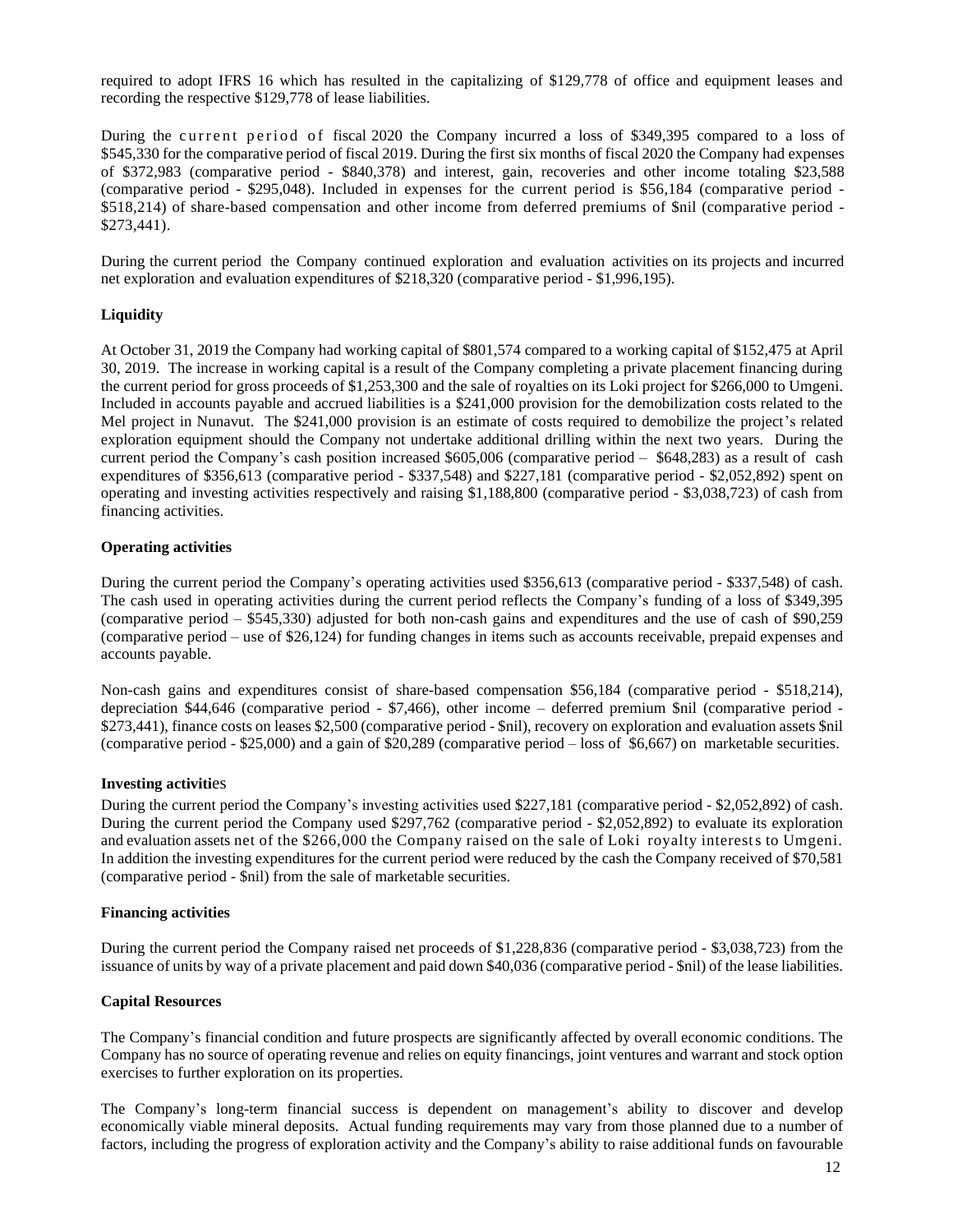terms. Management recognizes there will be risks involved that may be beyond their control. The Company intends to continue to use various strategies to minimize its dependence on equity capital, including the securing of joint venture partners where appropriate.

The Company's ability to generate cash is very much affected by the current market conditions, its share price and thirdparty interest in its assets. In the current equity market, funds for companies at an early/grass-roots stage of exploration are limited and dilution to existing shareholders from an equity financing increases as the share price decreases. The Company has no credit facilities that could be used for ongoing operations because it has no operating cash flow.

In order to finance the Company's exploration programs and to cover administrative and overhead expenses, the Company raises money through equity sales, from the exercise of convertible securities and, in the past, from the sale of investments. Although the Company has had past success in obtaining financing, there can be no such assurance that it will be able to obtain adequate financing in the future or that the terms of any financing will be favourable. Many factors influence the Company's ability to raise funds, including the state of the resource market and commodities prices and, the climate for mineral exploration.

The Company's management actively manages its landholdings in an effort to keep those landholdings with the greatest exploration potential in good standing for as long as possible. The Company's management regularly reviews its cash position against future plans and makes decisions regarding these plans accordingly.

The Company completed a financing for gross proceeds of \$1,253,300 in July 2019 to further exploration efforts at its various exploration properties and to maintain its listing on the TSXV. The Company is seeking to minimize variable expenses to the extent possible and may seek joint venture partners to continue to further exploration of its mineral properties.

# **Risks and Uncertainties**

Industry

An investment in natural resource companies involves a significant degree of risk. The degree of risk increases substantially where the Company's properties are in the exploration as opposed to the development stage. Investment in the securities of the Company should be considered as highly speculative due to the nature of the Company's business. The following additional risk factors should be given special consideration.

# Exploration, Development and Mining Risks

Exploring and developing mineral resource projects bears a high potential for all manner of risks. Additionally, few exploration projects successfully achieve development due to factors that cannot be predicted or foreseen. Moreover, even one such factor may result in the economic viability of a project being detrimentally impacted such that it is neither feasible nor practical to proceed. Mineral exploration involves many risks, which even a combination of experience, knowledge and careful evaluation may not be able to overcome. Operations in which the Company has a direct or indirect interest will be subject to all the hazards and risks normally incidental to exploration, development and production of diamonds and base/precious metals, any of which could result in work stoppages, damage to property, and possible environmental damage. If any of the Company's exploration programs are successful, there is a degree of uncertainty attributable to the calculation of resources and reserves and the corresponding grades that could be mined or dedicated to future production. Until reserves are actually mined and processed, calculations of quantity and grade must be considered as estimates only. In addition, the quantity of resources and reserves may vary depending on diamond or metal prices. Any material change in resources and reserves, including grade or recovery ratio, may affect the economic viability of the Company's properties. In addition, there can be no assurance that diamond and metal recoveries in smallscale laboratory tests will be duplicated in larger scale tests under on-site conditions or during production. The Company closely monitors its activities and those factors, which could impact them, and employs experienced consulting, engineering, and legal advisors to assist in its risk management reviews.

13 exploration programs, which may be affected by a number of factors. Substantial expenditures are required to establishThe Company's properties are currently being assessed for exploration and as a result, the Company has no source of operating cash flow. Failure to obtain additional financing could result in a delay or indefinite postponement of further exploration. Development of the Company's mineral properties will only follow upon obtaining satisfactory exploration results. Mineral exploration and development involves a high degree of risk and few properties that are explored are ultimately developed into producing mines. There is no assurance that the Company's mineral exploration and development activities will result in any discoveries of mineralization that can be converted into resources or reserves. The long-term profitability of the Company's operations will be in part directly related to the cost and success of its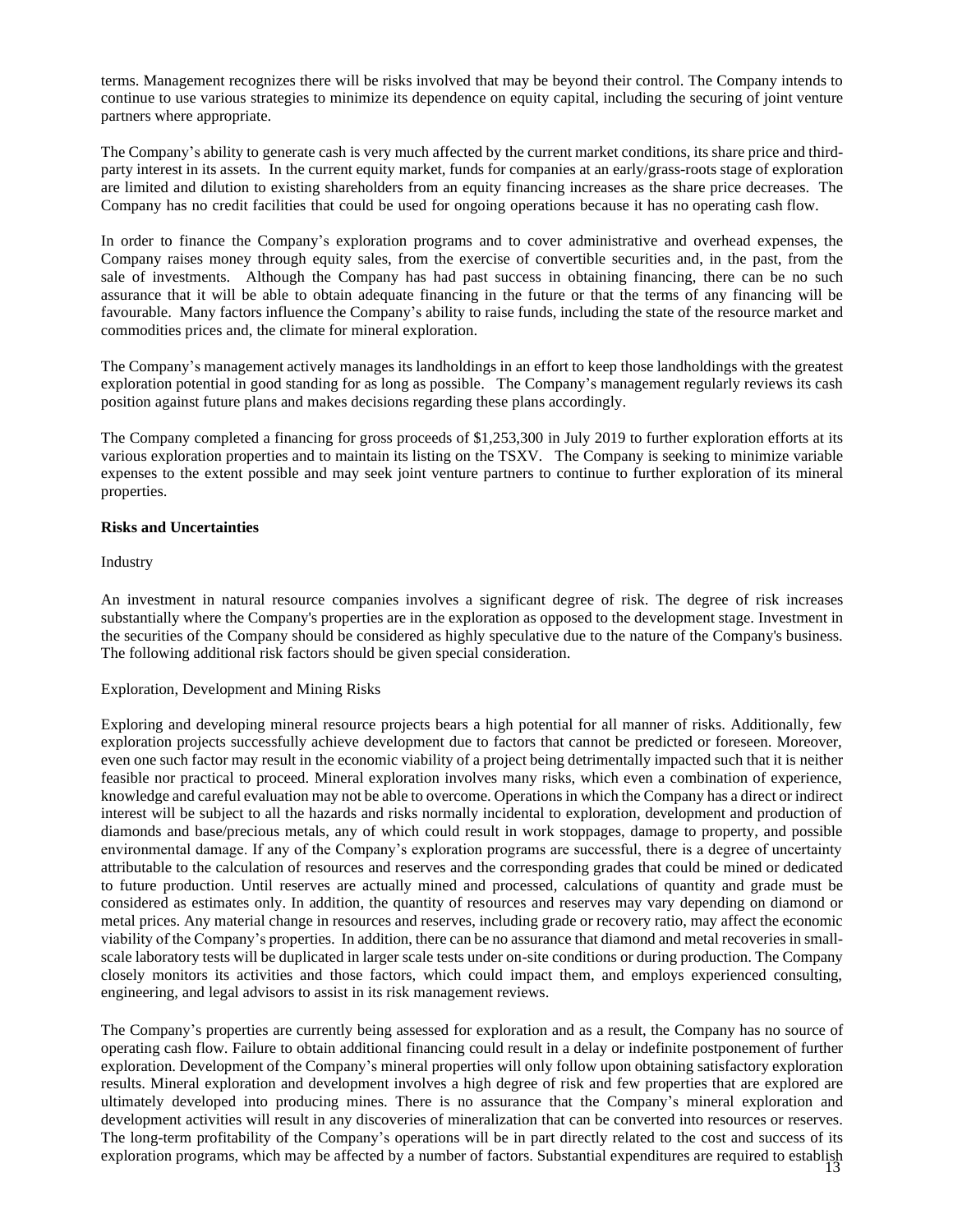resources and reserves through drilling, to develop metallurgical processes to extract the metal or diamonds, in the case of new properties, to develop the mining and processing facilities and infrastructure at any site chosen for mining. Although substantial benefits may be derived from the discovery of a major mineralized deposit, no assurance can be given that minerals will be discovered in sufficient quantities to justify commercial operations or that the funds required for development can be obtained on a timely basis.

### Foreign Operation Risks

Historically, the majority of the Company's expenses have been denominated in Canadian Dollars so its exposure to foreign exchange risk has been limited. Exploration activities outside of Canada can expose the Company to foreign exchange risk. Presently, the Company does not have foreign operations or use foreign-exchange contracts to mitigate this risk, but that may change in future, depending upon the size of the Company's exploration programs denominated in currencies other than the Canadian Dollar.

### Insurance

The Company's involvement in the exploration for mineral properties may result in the Company becoming subject to liability for pollution, property damage, personal injury or other hazards. Although the Company may have insurance to address many risks, such insurance has limitations on liability that may not be sufficient to cover the full extent of such liabilities. In addition, such risks may not, in all circumstances be insurable or, in certain circumstances, the Company may elect not to obtain insurance to deal with specific risks due to the high premiums associated with such insurance or other reasons. The payment of such uninsured liabilities would reduce the funds available to the Company. The occurrence of a significant event that the Company is not fully insured against, or the insolvency of the insurer of such event, could have a material adverse effect on the Company's financial position, results of operations or prospects.

### Environmental Risks

All phases of the mineral exploration and development business present environmental risks and hazards and are subject to environmental legislation. Environmental legislation provides for, among other things, restrictions and prohibitions on spills, releases or emissions of various substances used and or produced in association with mineral exploration and mining operations. The legislation also requires that facility sites be operated, maintained, abandoned and reclaimed to the satisfaction of applicable regulatory authorities. Compliance with such legislation can require significant expenditures and a breach may result in the imposition of fines and penalties, some of which may be material. Environmental legislation is evolving in a manner expected to result in stricter standards and enforcement, larger fines and liability and potentially increased capital expenditures and operating costs. The discharge of pollutants into the air, soil or water may give rise to liabilities to foreign governments and third parties and may require the Company to incur costs to remedy such discharge. No assurance can be given that the application of environmental laws to the business and operations of the Company will not result in a curtailment of production or a material increase in the costs of production, development or exploration activities or otherwise adversely affect the Company's financial condition, results of operations or prospects.

#### Prices, Markets and Marketing of Diamonds and Base/Precious Metals

The Company's revenues, if any, are expected to be in large part derived from the mining and sale of diamonds and base/precious metals or interests related thereto. The price of those commodities has fluctuated widely, particularly in recent years, and is affected by numerous factors beyond the Company's control including international economic and political trends, expectations of inflation, currency exchange fluctuations, interest rates, global or regional consumptive patterns, speculative activities, increased production due to new mine developments and improved mining and production methods. The effect of these factors on the price of diamonds and base/precious metals, and therefore the economic viability of any of the Company's exploration projects, cannot accurately be predicted.

The marketability of any minerals acquired or discovered may be affected by numerous factors which are beyond the control of the Company and which cannot be accurately predicted, such as the proximity and capacity of milling facilities, mineral markets and processing equipment and governmental regulations including regulations relating to royalties, allowable production and importing and exporting of minerals.

# Substantial Capital Requirements and Liquidity

The Company anticipates that it will make substantial capital expenditures for the acquisition, exploration, development and production of its mineral properties in the future. The Company currently has no revenue and may have limited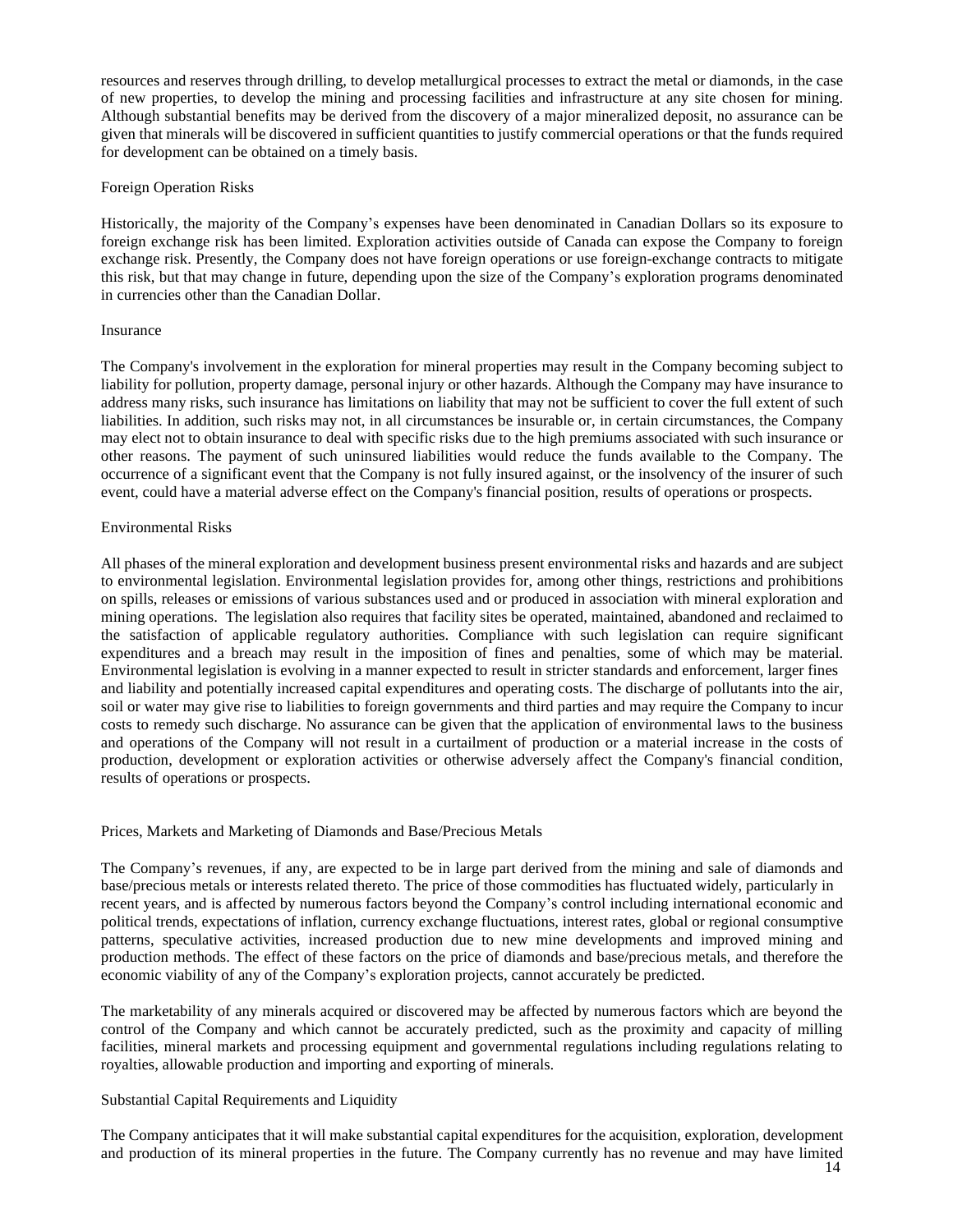ability to expend the capital necessary to undertake or complete future drilling programs. There can be no assurance that debt or equity financing, or cash generated by operations will be available or sufficient to meet these requirements or for other corporate purposes or, if debt equity financing is available, that it will be on terms acceptable to the Company. Moreover, future activities may require the Company to alter its capitalization significantly. The inability of the Company to access sufficient capital for its operations could have a material adverse effect on the Company's financial condition, results of operations or prospects.

#### Issuance of Debt

From time to time the Company may enter into transactions or activities that may be financed with debt which could impair the Company's ability to obtain additional financing in the future. The inability of the Company to access sufficient capital for the repayment of any debt could have a material effect on the Company's financial condition, results of operations or prospects.

### **Outstanding Share Data**

The Company's authorized capital is unlimited common shares without par value. At December 19, 2019, the Company had the following shares, options and warrants outstanding:

|                               |         | Number        |
|-------------------------------|---------|---------------|
| Shares issued and outstanding |         | 110,676,744   |
| Options:                      |         |               |
| Expire June 23, 2022          | \$0.27  | 2,230,000     |
| Expire November 21, 2022      | \$0.25  | 150,000       |
| Expire May 10, 2023           | \$0.27  | 2,070,000     |
| Expire July 12, 2023          | \$0.20  | 2,695,000     |
| Expire November 8, 2024       | \$0.10  | 2,970,000     |
| Warrants:                     |         |               |
| May 17, 2022                  | \$0.225 | 20,000,000    |
| June 19, 2022                 | \$0.225 | 5,070,887     |
| June 19, 2022                 | \$0.30  | 1,410,830     |
| July 31, 2024                 | \$0.10  | 17.904.286    |
|                               |         |               |
| Fully diluted                 |         | 165, 177, 747 |

#### **Stock options**

At the Company's Annual General Meeting on December 19, 2019, the shareholders of the Company ratified the stock option plan (the "Plan"). The Plan gives the directors the authority to grant options to directors, officers, employees and consultants. The maximum number of shares to be issued under the Plan is 10% of the issued and outstanding common shares at the time of the grant. The exercise price of each option granted shall not be less than the market price at the date of grant less a discount up to 25% in accordance with the policies of the TSXV.

Options granted can have a term up to 5 years with vesting provisions determined by the directors in accordance with TSXV policies for Tier 2 Issuers, with a typical vesting period of 25% upon grant and 25% every six months thereafter.

#### **Transactions with Related Parties**

The Company incurred the following transactions in the normal course of operations in connection with individuals or companies which have an officer and/or director in common.

- **a)** Paid or accrued consulting fees of \$9,000 (2018 \$9,000) to the Corporate Secretary of the Company. This amount is included in salaries disclosed below.
- **b)** Paid \$2,044 (2018 \$1,982) for office costs to a company controlled by a director.
- **c)** Charged related parties \$3,900 (2018 \$13,800) for rent, office and administrative costs.
- **d)** Included in other receivables is \$195 (2018 \$1,575) due from companies having a director or officers in common.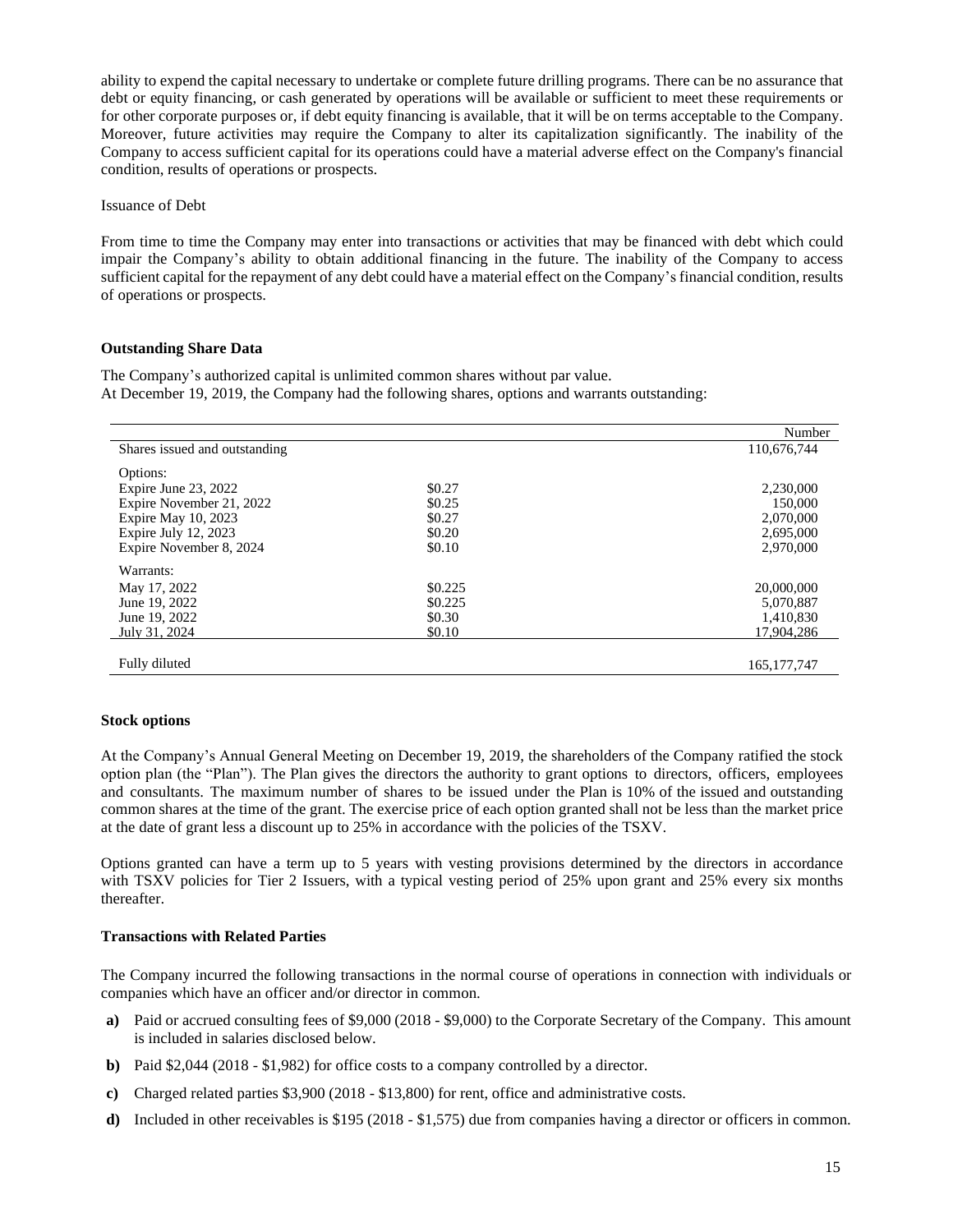The remuneration of directors and key management personnel during the six months ended October 31, 2019 was as follows:

|                                       | October 31, 2019 | October 31, 2018 |
|---------------------------------------|------------------|------------------|
| Salaries <sup>1</sup>                 | 107,291          | 82,044           |
| Salaries in exploration $costs1$      | 46,253           | 71,438           |
| Share-based compensation <sup>2</sup> | 37,523           | 313,266          |
|                                       |                  |                  |
| Total                                 | 191.067          | 466,748          |

1 – When key management is working specifically on mineral properties their time is capitalized against the mineral property. Included in salaries are payments as follows: CEO - \$112,500, CFO - \$30,000, Corp. Sec. - \$9,000.

2 – Share-based compensation is the fair value of options that have been granted to directors and key management personnel.

During the year ended April 30, 2016, the Company entered into an employment agreement with a senior employee and officer for his services requiring a minimum annual payment of \$225,000. In addition, the employment agreement contains clauses which could provide for a payment or payments in excess of \$450,000 on termination of employment or conclusion of a change in control or similar transaction.

### **CHANGES IN ACCOUNTING POLICIES AND CRITICAL ACCOUNTING ESTIMATES, JUDGMENTS AND ASSUMPTIONS**

#### **Nature and continuance of operations**

North Arrow Minerals Inc. (the "Company") is incorporated federally under the laws of the Canada Business Corporations Act ("CBCA").

The financial statements of the Company are presented in Canadian dollars, which is the functional currency of the Company. The Company trades on the TSX Venture Exchange (TSXV – NAR) and its registered office address is Ste. #960-789 West Pender Street, Vancouver, BC, Canada V6C 1H2.

The Company's principal business activity is the acquisition and exploration of exploration and evaluation assets. To date, the Company has not generated significant revenues from operations and is considered to be in the exploration stage.

The Company's financial statements have been prepared on a going concern basis which assumes the Company will be able to realize its assets and discharge its liabilities in the normal course of business for the foreseeable future. At October 31, 2019, the Company had an accumulated deficit of \$22,436,679 (April 30, 2019 - \$22,087,284), incurred ongoing losses and has no source of recurring revenue. These material uncertainties may cast significant doubt upon the Company's ability to continue as a going concern. The Company's financial statements do not reflect the adjustments to the carrying values of assets and liabilities, the reported amounts of expenses and the classification of statement of financial position items if the going concern assumption was inappropriate. These adjustments could be material.

The Company's continuation as a going concern is dependent on the successful results from its mineral property exploration activities, its ability to reduce or defer discretionary expenditures and its continued ability to raise equity capital or borrowings sufficient to meet current and future obligations.

#### **Statement of Compliance**

The Company's financial statements have been prepared in accordance with International Financial Reporting Standards ("IFRS") as issued by the International Accounting Standards Board ("IASB") and interpretations of the International Financial Reporting Interpretations Committee ("IFRIC") and specifically with IAS 34, Interim Financial Reporting. The accounting policies applied in preparation of the Company's financial statements are consistent with those applied and disclosed in the Company's financial statements for the year ended April 30, 2019, save for the adoption of IFRS 16, see change in accounting policy – Leases. The Company's financial statements are presented in Canadian dollars unless otherwise noted.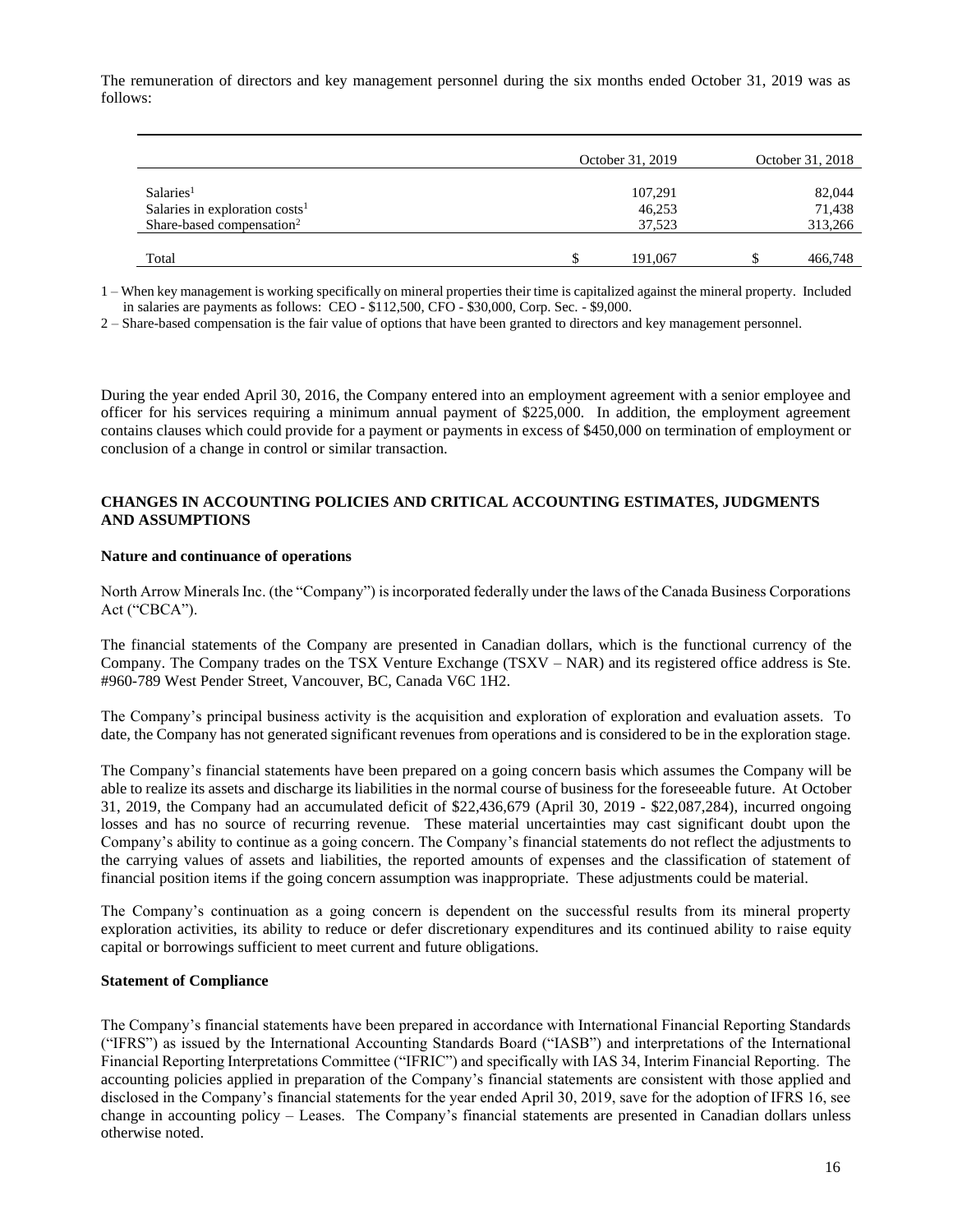# **Historical cost**

The Company's financial statements have been prepared on a historical cost basis except for certain financial instruments measured at fair value.

# **Commitments and Change in accounting policy – Leases**

On May 1, 2019, the Company adopted IFRS 16 - Leases ("IFRS 16"), which is effective for annual periods on or after January 1, 2019. This new standard eliminates the classification of leases as either operating or financing leases and requires the lessee to recognize assets and liabilities for all significant leases with a term of longer than 12 months. Accordingly, the significant lease commitments the Company has are no longer disclosed in a note to the financial statements but rather are recorded as a liability and asset on the Company's statement of financial position.

The Company has analyzed its contracts and determined that the significant lease agreements in place relate to the Company's office space and office equipment. The Company has applied the exemptions in IFRS 16 for low value leases and leases that end within 12 months. Mineral leases held by the Company are exempt from the provisions of IFRS 16.

The Company adopted IFRS 16 using the modified retrospective application method where comparatives are not restated. On adoption of IFRS 16, the Company recognized right-of-use assets and related lease liabilities of \$129,778. The lease liabilities were initially measured at the present value of the lease payments discounted using the Company's estimated incremental borrowing rate, rather that the interest rates implicit in the leases as those rates could not be readily determined. Each lease payment is allocated between the lease liability and the finance cost. The finance cost is charged to profit or loss using the effective interest method.

The right-of-use assets comprise the initial measurement of the corresponding lease liabilities and any direct costs. They are subsequently measured at cost less depreciation and any impairment losses. Right-of-use assets are depreciated over the shorter of the asset's useful life and the lease term on a straight-line basis.

#### **Significant accounting judgments, estimates and assumptions**

The preparation of financial statements in conformity with IFRS requires management to make certain estimates, judgments and assumptions that affect the reported amounts of assets and liabilities at the date of the financial statements and the reported revenues and expenses during this period.

Although management uses historical experiences and its best knowledge of the amount, events or actions to form the basis for judgments and estimates, actual results may differ from these estimates.

The most significant accounts that require estimates as the basis for determining the stated amounts include the recoverability of exploration and evaluation assets and the valuations for share-based payments, marketable securities, deferred premiums, deferred tax amounts, right of use assets and lease liabilities.

Critical judgments exercised in applying accounting policies that have the most significant effect on the amounts recognized in the financial statements are as follows:

Economic recoverability and probability of future benefits of exploration and evaluation costs*.* 

Management has determined that exploration, evaluation and related costs incurred which were capitalized may have future economic benefits and may be economically recoverable. Management uses several criteria in its assessments of economic recoverability and probability of future economic benefits including geologic and other technical information, the history of the conversion of mineral deposits with similar characteristics to its own properties to proven and probable mineral reserves, the quality and capacity of existing infrastructure facilities, the evaluation of permitting and environmental issues and local support for the project.

Valuation of share-based payments and warrants recorded as marketable securities

The Company uses the Black-Scholes Option Pricing Model for valuation of share-based payments and warrants recorded as marketable securities. Option pricing models require the input of subjective assumptions including expected price volatility, interest rates and forfeiture rate. Changes in the input assumptions can materially affect the fair value estimate and Company's earnings and equity reserves.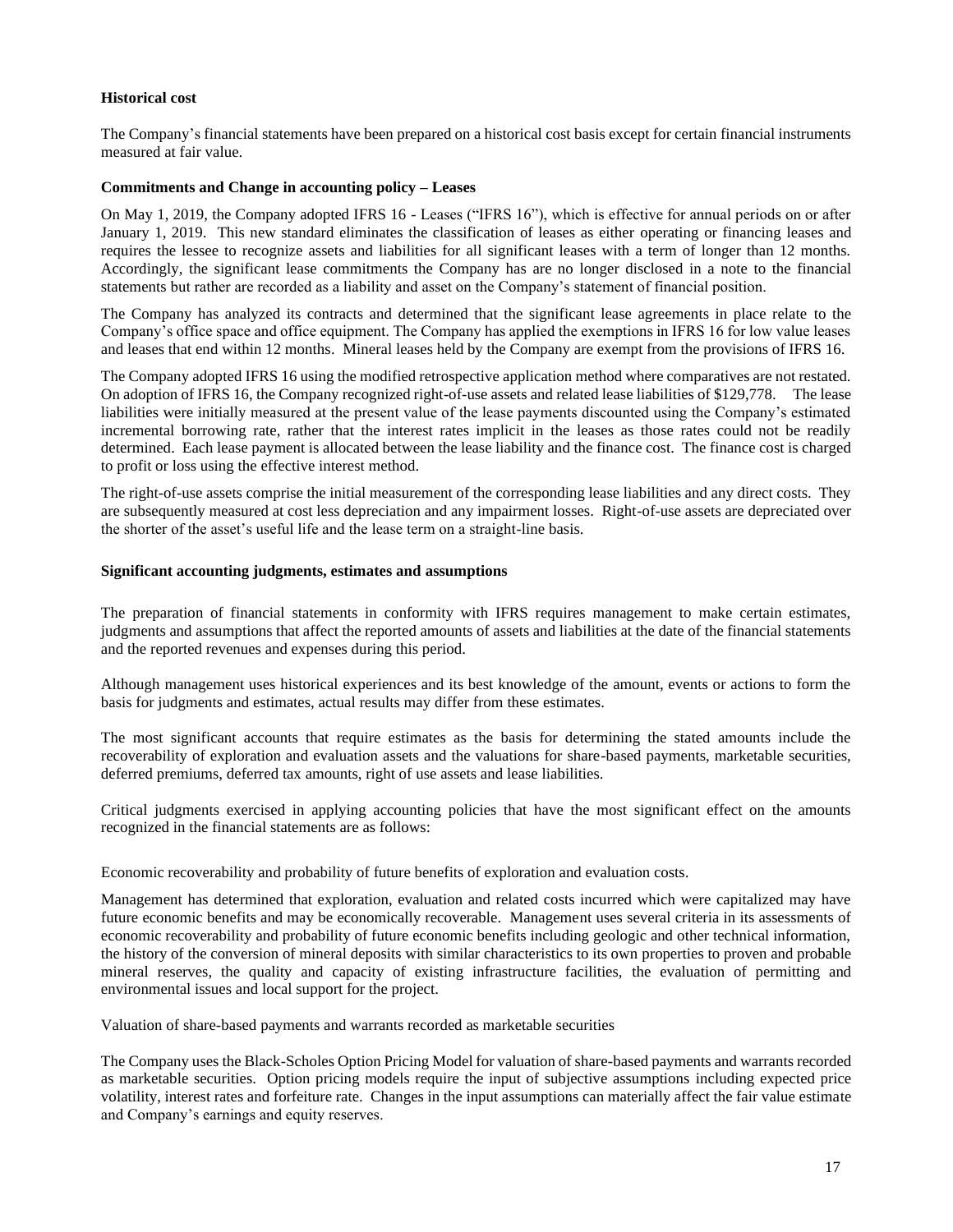#### Income taxes

In assessing the probability of realizing income tax assets, management makes estimates related to expectations of future taxable income, applicable tax opportunities, expected timing of reversals of existing temporary differences and the likelihood that tax positions taken will be sustained upon examination by applicable tax authorities. In making its assessments, management gives additional weight to positive and negative evidence that can be objectively verified.

Valuation of deferred premiums and flow-through shares

On issuance the Company bifurcates the flow-through share into a flow-through share premium liability based on the estimated premium the investor pays for the flow-through share and share capital. When qualifying expenses are incurred the Company derecognizes the liability and the premium is recognized as other income.

Valuation of marketable securities

Marketable securities are valued at fair market value based on quoted prices in active markets. Changes in market prices can materially affect the fair value estimate and the Company's earnings.

Valuation of right of use assets and related liabilities

Lease liabilities are initially measured at the present value of the lease payments discounted using the Company's estimated incremental borrowing rate or the interest rates implicit in the lease. Lease payment are allocated between the lease liability and the finance cost. The finance cost is charged to profit or loss using the effective interest method. The right-of-use assets are initially measured at cost or the corresponding lease liability plus direct costs. They are subsequently measured at cost less depreciation and any impairment losses. Right-of-use assets are depreciated over the shorter of the asset's useful life and the lease term on a straight-line basis.

### **New accounting pronouncements**

- i) The IASB has issued several new standards and amendments which have been adopted by the Company. Each of the new standards is effective for annual periods beginning on or after January 1, 2019. The adoption of the standards and amendments did not have a material effect on the financial statements other than as disclosed in Note 2 c) of the October 31, 2019 unaudited financial statements.
- ii) Certain pronouncements were issued by the IASB or IFRIC but are not yet effective as at October 31, 2019. The Company intends to adopt these standards and interpretations when they become effective.

# **FINANCIAL INSTRUMENTS AND RISK MANAGEMENT**

Financial instruments measured at fair value are classified into one of three levels in the fair value hierarchy according to the relative reliability of the inputs used to estimate the fair values. The three levels of the fair value hierarchy are:

Level 1 – Unadjusted quoted prices in active markets for identical assets or liabilities;

Level 2 – Inputs other than quoted prices that are observable for the asset or liability either directly or indirectly; and

Level 3 – Inputs that are not based on observable market data.

The Company's financial instruments consist of cash, marketable securities, receivables and accounts payable and accrued liabilities. Cash is carried at fair value using a Level 1 fair value measurement. The carrying value of receivables and accounts payable and accrued liabilities approximate their fair values due to their immediate or short-term maturity. Marketable securities consisting of common shares are recorded at fair value based on the quoted market prices in active markets at the reporting date, which is consistent with Level 1 of the fair value hierarchy. Marketable securities consisting of warrants are recorded at fair value based on a Black Scholes pricing model consistent with Level 3 of the fair value hierarchy.

The Company is exposed to a variety of financial risks by virtue of its activities, including credit risk, interest rate risk, liquidity risks, foreign currency risk, and equity market risk. The Company's objective with respect to risk management is to minimize potential adverse effects on the Company's financial performance. The Board of Directors provides direction and guidance to management with respect to risk management. Management is responsible for establishing controls and procedures to ensure that financial risks are mitigated to acceptable levels.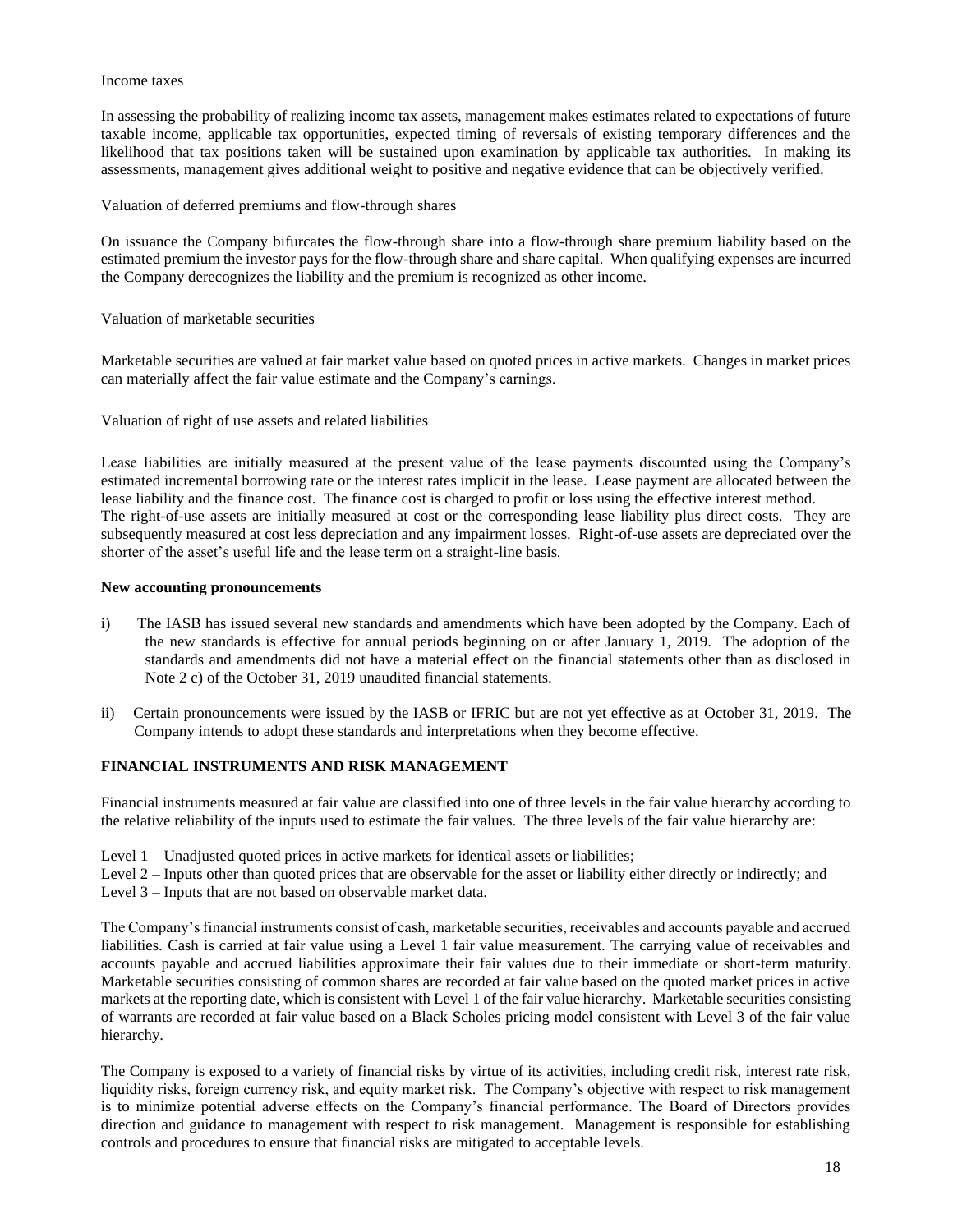### Credit risk

Credit risk is the risk of financial loss to the Company if a counter-party to a financial instrument fails to meet its contractual obligations. The Company manages credit risk by investing its excess cash in short-term investments with investment grade ratings, issued by a Canadian chartered bank. The Company's receivables consist primarily of sales tax receivables due from the federal government and receivables from companies with which the Company has exploration agreements or options. The maximum exposure to credit risk at the reporting date is the carrying value of the Company's receivables and cash.

#### Interest rate risk

Interest rate risk is the risk that the fair value or future cash flows of a financial instrument will fluctuate because of changes in market interest rates. Financial assets and liabilities with variable interest rates expose the Company to interest rate risk with respect to its cash flow. It is management's opinion that the Company is not exposed to significant interest rate risk.

#### Liquidity risk

Liquidity risk is the risk that the Company will not be able to meet its obligations as they become due. The Company's ability to continue as a going concern is dependent on management's ability to raise the funds required through future equity financings, asset sales or exploration option agreements, or a combination thereof. The Company has no regular cash flow from its operating activities. The Company manages its liquidity risk by forecasting cash flow requirements for its planned exploration and corporate activities and anticipating investing and financing activities. Management and the Board of Directors are actively involved in the review, planning and approval of annual budgets and significant expenditures and commitments. Failure to realize additional funding could cast significant doubt on the Company's ability to continue as a going concern. At October 31, 2019, the Company had cash of \$1,114,091 (April 30, 2019 - \$509,085) available to settle current liabilities of \$466,942 (April 30, 2019 - \$496,517).

Foreign currency risk

The Company's activities are within Canada and accordingly the Company is not subject to significant foreign currency risk.

#### Equity market risk

The Company is exposed to equity price risk arising from its marketable securities, which are classified as fair value through profit (loss). The Company plans to sell its marketable securities as market conditions permit, or as is required to finance the Company's operations from time-to-time.

# **Capital Management**

The capital of the Company consists of the items included in shareholders' equity. The Company manages its capital structure and makes adjustments to it, based on the funds available to the Company. The Company's objective for capital management is to plan for the capital required to support the Company's ongoing acquisition and exploration of its mineral properties and to provide sufficient funds for its corporate activities.

The Company's exploration and evaluation assets are in the exploration stage. As an exploration stage company, the Company is currently unable to self-finance its operations. The Company has historically relied on equity financings to finance its operations. In order to carry out the Company's planned exploration programs and to pay for administrative costs, the Company will have to raise additional funds as required. To effectively manage the Company's capital requirements, the Company's management has in place a planning and budgeting process.

#### **Additional Disclosure for Venture Issuers Without Significant Revenue**

Additional disclosure concerning the Company's general and administrative expenses and exploration and evaluation assets and expenses is provided in the Company's statement of financial position, statement of changes in equity, statement of loss and comprehensive loss and the Exploration and Evaluation Assets note contained in its financial